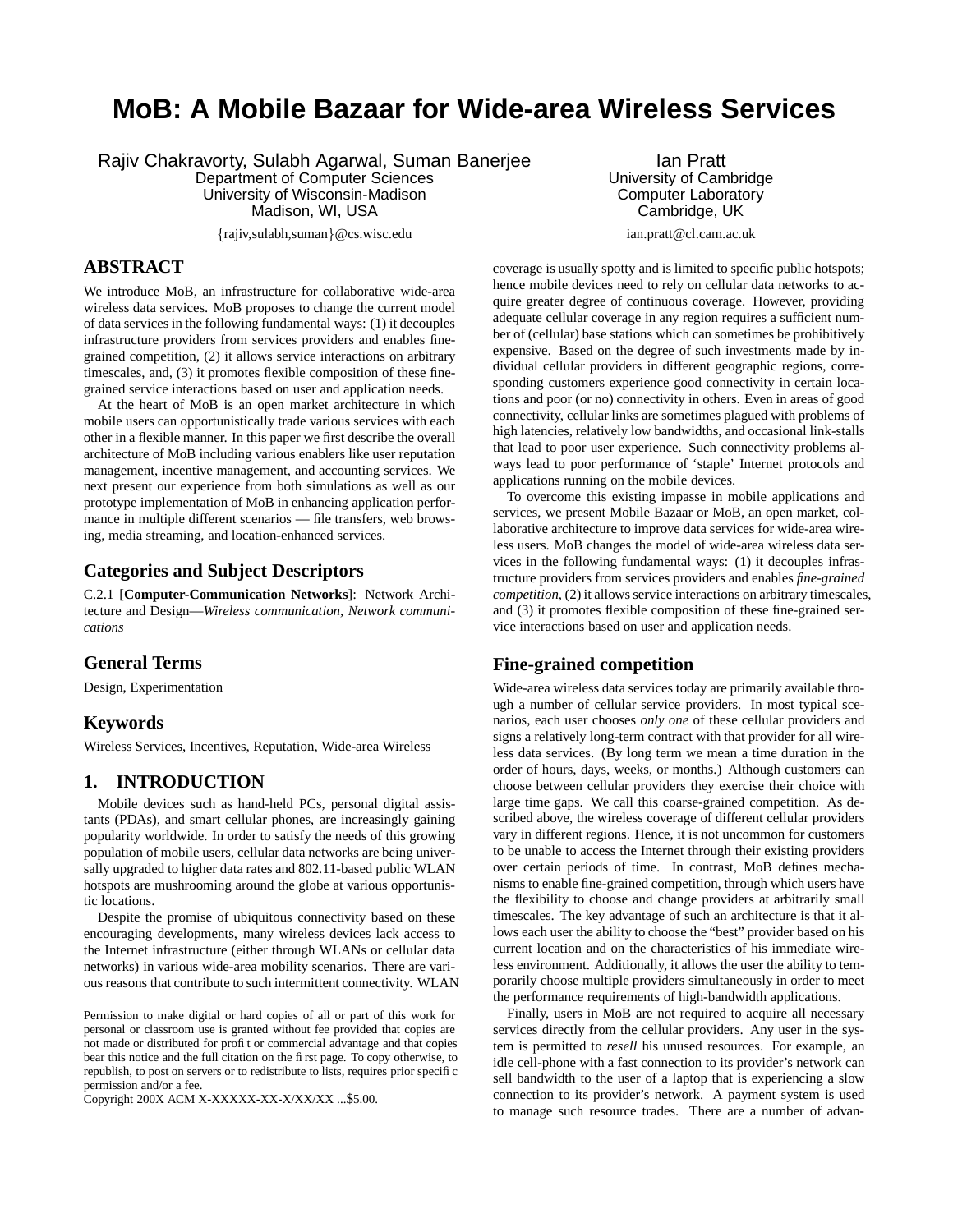

Figure 1: MoB system architecture for incentive-induced collaborations and an example of a bandwidth aggregation service inter**acting with a media-streaming application.**

tages of this open market structure. A user in need of additional resources can purchase idle resources from nearby users for small time periods, thus boosting application performance on-demand. This model of open resource trading also decouples the provider of the wireless access infrastructure from the provider of the service. Therefore, users are no longer limited to the services and rates offered by their infrastructure provider. We believe that this architecture can have far reaching implications for the entire wide-area wireless industry. It will open this industry to greater competition, as happened in the long distance telephony market in the US in the mid 1990s. (A new Telecommunications Act came into effect in the US in 1996, which required that incumbent phone companies to allow their competitors access to their infrastructure with fair fees. Under this new structure, telephone subscribers were no longer tied to their local phone company for fixed rates and services, and instead had the freedom to move their long distance calls to providers offering better service or lower rates.)

# **Services in MoB — An Application-layer approach**

The goal of MoB is to enable incentive-induced service collaborations between independent mobile devices. A *bandwidth aggregation* service is a simple example of such collaboration (shown in Figure 1). Consider a wireless user  $(C_1)$  in a static public environment (e.g., a coffee shop or a shopping mall) or a mobile environment (e.g., a moving bus or train). Let us call this user's device the *customer device.* Typically there are a large number of other users in these environments carrying other network-enabled devices, e.g., cell-phones, laptops, and PDAs. Each of these devices has its own mechanisms to access the wide-area Internet infrastructure. For example, a 3G-enabled cell-phone  $(T_1)$  can connect through a 3Gcapable cellular provider's network, while a PDA with an 802.11 wireless interface  $(T_2)$  can connect through a WLAN-based service infrastructure like Boingo Wireless. Let us call these devices *trader devices.* (The rationale behind the terminology will be apparent.) At any instant many of these trader devices are idle. The goal of MoB isto define mechanisms that allow customer devices to harvest available resources and obtain necessary data services from such in-range, idle trader devices. In the example in Figure 1, customer  $C_1$  first discovers a number of trader devices  $-T_1, T_2, T_3$ , that are available in its vicinity. Subsequently it chooses a subset of these trader devices,  $T_1, T_3$ , connects to them and uses them simultaneously as if they were its own wireless interfaces. Thus  $C_1$ achieves significant bandwidth aggregation while  $T_1$  and  $T_3$  can recover their costs through monetary payments. In the rest of this paper we will also refer to these devices as customers and traders.

High-bandwidth connectivity is not the only service that traders in MoB can offer to their customers, though it certainly is a natural one. We envision MoB creating an open marketplace among participating traders and customers, in which a variety of advanced, application-layer services will be traded. The following are a few examples of such services:

**Location determination:** Consider a mobile user carrying a wireless PDA that is equipped with appropriate street map software and database. In order to function as a navigational tool, the PDA needs to be attached to a GPS (or any other location-tracking) device. Unfortunately the user may not have an appropriate GPS service available to him. In the MoB architecture, this user can purchase such information from any in-range MoB trader that has the relevant information through its own mechanisms, e.g., using GPS, manually configured, or by purchasing this from another trader in turn.

**Time synchronization:** Consider a distributed set of wireless devices that are participating remotely in a collaborative application, such as a mobile multi-player game. In many cases such gaming devices may require accurate time synchronization. While such time synchronization is possible using the Network Time Protocol (NTP) [25], such an operation can be fairly expensive due to high variability on end-to-end network paths, especially involving multiple wireless links.

However, MoB allows the following simple technique for efficient time synchronization. Each wireless gaming device independently locates a corresponding cellphone-based trader that is willing to announce the current time. If the cellphones themselves are synchronized accurately to a global time (which they usually are), the gaming devices will automatically be synchronized.

**Web proxy caching:** A user browsing web content over relatively slower and more expensive cellular links may first choose to locate cached copies of the same content within its wireless vicinity. A MoB trader device with the appropriate web content in its local cache can serve as a proxy on-demand in such scenarios, thereby improving browsing performance and reducing overall cost.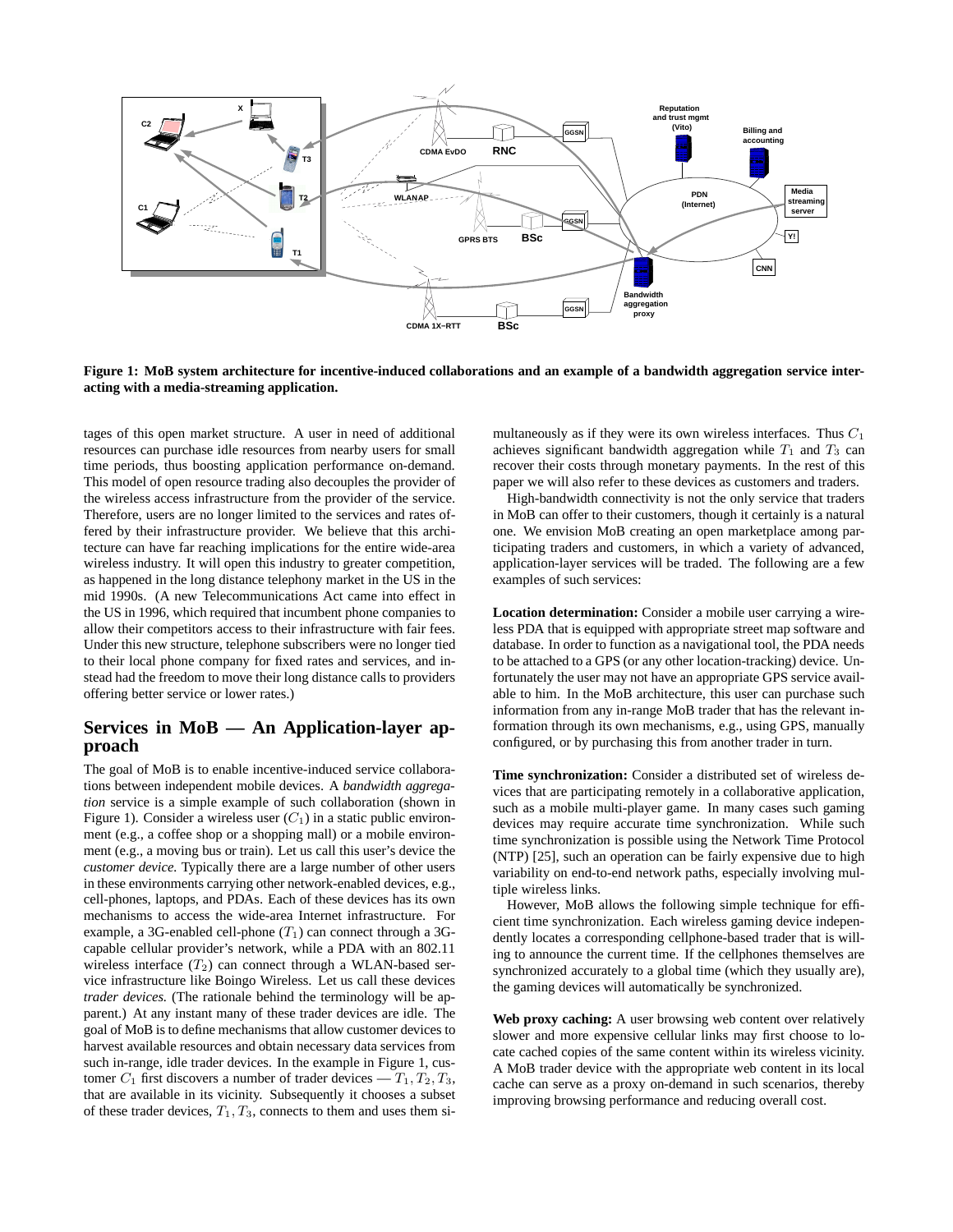**Bandwidth aggregation for media streaming:** In order to receive a high-quality video streams in a wide-area cellular environment, a bandwidth-constrained user (say, using a GPRS network) may request multiple MoB bandwidth traders (using different 3G networks) to serve as wide-area interfaces. Using an application-level network proxy, the video stream can then be intelligently striped over multiple such interfaces and lead to overall improved user perception.

**Peer-to-peer data search:** A user conducting a Gnutella or Kazaastyle peer-to-peer data search and download operations in the widearea environment may suffer from loss of connectivity and poor performance. In order to mitigate such loss of performance (and also potentially avoid monetary costs of downloads over cellular links), the user may first attempt to locate and download the data within his physical neighborhood. Only if such a search is unsuccessful, the user may attempt a download across wide-area cellular links.

**Traffic filtering:** Consider a resource-constrained wireless user that is currently obtaining bandwidth services from one MoB trader as described above. If the MoB trader is suitably capable, it can also serve as traffic filter that detects and eliminates malicious content, e.g., worms, targeted at the unsuspecting user.

Such advanced application layer services in MoB are advertised by traders and discovered by customers using the Service Location Protocol (SLP) [12]. In this paper we present experimental results for four such application layer services that we have developed through a prototype implementation, namely — web downloads, location determination, file transfers (both peer-to-peer style and specific location based), and bandwidth aggregation for media streaming.

It is possible to achieve service interactions in MoB using both single hop as well as multi-hop paths. In Figure 1, we show an example of a multi-hop path based interaction in which customer  $C_2$ has requested for web proxy caching services from any trader in its vicinity and trader  $T_3$  has offered this service to  $C_2$  by relaying it through an intermediary,  $X$ . However, management of such service interactions over multi-hop paths requires more coordination. For example, the service cost needs to be appropriately distributed between  $X$  and  $T_3$ . Also since the service responsibility is divided between multiple entities, the customer may not immediately know whom to hold responsible (and penalize) during a failure.

We avoid this in MoB, by requiring that all service interactions be pair-wise (or single-hop). In Figure 1 we would therefore require customer  $C_2$  to purchase the web proxy caching service from  $X$  who in turn would negotiate a similar service for this purpose from  $T_3$ . There is no direct interaction between  $C_2$  and  $T_3$  and the service charge in each of the two interactions can be independently set (though if  $X$  is a strategic participant, it will ensure an overall profit through the two interactions). Such a design simplifies various service management functionalities required in MoB. Additionally, we believe that most typical service interactions in MoB will be in environments where devices are in direct communication range of each other, e.g., within a coffee shop or a bus. Due to device proximity in these environments multi-hop interactions will be relatively rare.

A customer may compose different service interactions from multiple traders into one desired application. For example, customer  $C_2$  may be interested in recommendations for Italian restaurants in his vicinity. He may avail the location information from trader  $T_2$ 



**Figure 2: Distribution of user persistence in coffee-shop environments (x-axis on log-scale).**

and a blog on Italian restaurant recommendations from trader  $T_3$ . From the system's viewpoint, however, these service interactions are independent of each other.

Finally, we require that all service interactions in MoB be implemented in the application layer. This is because application layer mechanisms will be easier to deploy without requiring any change to underlying network protocol behavior.

Now consider a multi-hop service interaction in MoB — say customer  $C_2$  is performing a peer-to-peer file download from  $T_3$  via X. Based on our above requirements, there are two independent single-hop service interactions that enable this download — one between  $C_2$  and X, and the other between X and  $T_3$ . We can imagine this download to be progressing using two independent TCP connections, one for each hop in the path. We use this example to highlight a key difference of such data downloads in MoB with that of data transfer mechanisms in various ad-hoc networking scenarios. Data transfers in ad-hoc networks use a (on-demand) routing protocol, e.g., DSR [13], AODV [27], to construct network layer end-to-end paths on which such transfers will proceed. In contrast, multi-hop interactions in MoB do not involve any routing protocols. In particular we do not define any such network layer mechanisms as part of MoB. All multi-hop interactions are composed of multiple single-hop application-layer service interactions. Although such multi-hop interactions maybe viewed as a single multi-hop path, the flavor of the interactions in MoB is significantly different.

Our approach of application-layer services in MoB is significantly different from multiple related and prior efforts, namely 7DS [26], UCAN [23], CAPS [19], ORION [16], and iCAR [33]. We present a detailed comparison between MoB and other such approaches in Section 6.

#### **Pricing and Reputation**

The open market in MoB is implemented in a *laissez faire* approach with no control or regulation on advertised services and their corresponding prices. All pricing and purchasing decisions are left to the individual users. As with any such free market system, it is expected that the system itself will dispense with inefficiencies in a more deliberate and quick manner than any regulatory body can. Although individuals in MoB can arbitrarily price their services, open market economics dictate that intelligent traders will price their services based on various competitive forces. In order to enable such an open market, we require (1) a reputation and trust management system, and (2) a billing and accounting system, both of which can ideally be implemented by independent providers as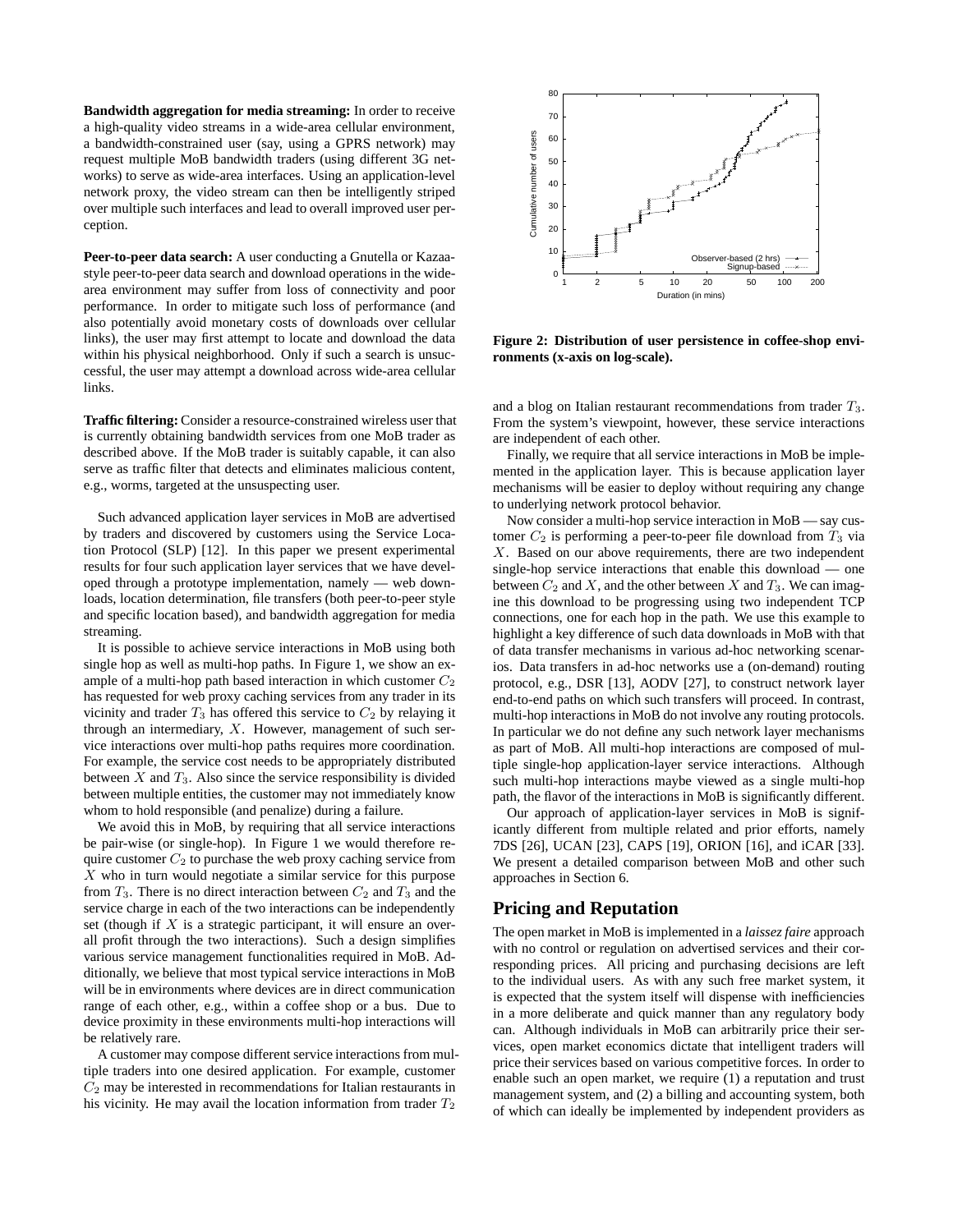third-party services. In this paper we define one possible design and implementation of the reputation management and accounting system — *Vito*. Our design of this system is modeled on eBay (see http://www.ebay.com) — a large person-to-person online auction site (with more than 4 million open auctions at a time), which implements its own reputation management system. We present design rationale and details on Vito in Section 2.

# **Applicable environments**

An environment like MoB is perfectly applicable to various scenarios where there are many opportunities of collaboration between in-range devices. A coffee-shop is a perfect example of such a scenario where users often spend tens of minutes in relatively close proximity of numerous other users. To evaluate resource sharing opportunities in the context of MoB in these environments, we conducted a study of user persistence in multiple neighborhood coffeeshops. The goal of this study was to collect data on how long a user stays in a coffee-shop. The data was collected using two different techniques: (1) a time-sheet left near the counter that allowed people to "sign-in" and "sign-out" (not all coffee-shop users participated), and (2) an observer spent two hours in a specific coffeeshop to monitor and collect such data. We present the results of this study in Figure 2 which shows that more than two-thirds of the users spent more than two minutes during their visit, and at least 50% of the users spent ten minutes or more. Additionally, there are a significant fraction of users who spend more than 30 minutes in each visit. It is clear that there are significant opportunities of relatively long-lived MoB interactions that are possible between devices carried by such users. Other examples of such environments include static scenarios, e.g., hotspots in shopping malls, and mobile scenarios, e.g., users in a bus or a train.

### **Salient Features**

The following are the salient features of MoB:

**Open market architecture:** MoB is an open market architecture that offers a common ground for integration of heterogeneous mobile terminals, networks, services and applications. MoB is open in the sense that any device can autonomously advertise services independent of all other devices. Each customer of an advertised service can have separate service level agreements with the traders that provide the service. These service level agreements can potentially last over small timescales. Additionally, the architecture allows customers the flexibility to resell idle resources to other customers.

**Better Performance through Wireless Diversity:** MoB allows users to better exploit the significant diversity in the wide-area wireless environment. For example, in the context of data forwarding (bandwidth) service, a mobile device can exploit the diversity in the wireless coverage of different technologies (e.g., CDMA and GPRS in cellular networks, 802.11 b/g in wireless LANs), networks (e.g., Sprint, AT&T, Boingo), and channels (defined by specific frequencies used for communication). Customers in MoB can take advantage of diversity by intelligently striping data across multiple wireless links with good bandwidth characteristics at the current location and under current conditions, thereby improving application performance.

**Incentive-based Collaboration:** MoB enables incentive-based collaboration among in-range mobile devices. Traders in MoB provide services in return for monetary payments. Thus customers gain improved performance while traders profit by reselling idle resources.

**Customization and Support for Diverse Applications:** MoB allows applications with varying service requirements to be implemented in the wide-area wireless environment. For example, a user can utilize caching services from a specific trader (by paying for the service) only when he is browsing the web. Another user can obtain location services from multiple (location-aware) traders, e.g., E-911- capable cellphones  $<sup>1</sup>$ , to customize his interactive naviga-</sup> tion application, but only while he is driving. Similarly, a third user requiring high-bandwidth services for a download intensive application is no longer tied to his single service provider. Instead he can aggregate bandwidth resources from multiple traders to meet the application requirements. Such on-demand customization is not feasible in today's model, where each user of a navigational application needs a long-term (in the order of hours) subscription to a satellite-based, coarse-grained location-tracking system like GPS.

### **Roadmap**

The rest of this paper is structured as follows. In the next section we present an overview of the MoB architecture including various components. In Section 3 we describe some implementation details. In Section 4 we present evaluation results from our implementation as well as some simulation based studies. In Section 5 we discuss some additional issues relevant to the MoB architecture. In Section 6 we present a detailed comparison of MoB with prior work in related projects and finally we conclude in Section 7.

# **2. MOB ARCHITECTURE**

MoB defines a flexible architecture for service interactions between heterogeneous mobile devices with diverse wireless access mechanisms and technologies. There are three basic components of the MoB architecture: (1) an infrastructure which allows devices to connect to the Internet e.g. cellular networks, WLAN-based access infrastructure, or any combination thereof, (2) mobile devices, e.g., laptops, PDAs, cellphones, with the ability to communicate with each other and with the infrastructure, and (3) third-party services for accounting and billing as well as for reputation and trust management.

A key construct in the MoB architecture is the formation of a the dynamic network of the mobile devices within which resources are traded. As explained in the previous section, mobile devices in MoB can be either customers, traders or both. A customer device requests and acquires services from trader devices within its range. A mobile device may simultaneously be a customer for some specific service and a trader for another service. Additionally, a trader can provide a service to its customers by itself acquiring necessary services from one or more other traders (e.g., device  $X$  in Figure 1). In fact, it is also possible to model the infrastructure provider as a trader in the MoB framework. This way, the framework allows us to handle scenarios where the infrastructure provider can participate in the resource and service trading market. Service trading decisions in MoB are independently governed by user preferences and policies. Some policies can also be determined by device characteristics, (e.g., form factor, uplink bandwidth to the infrastructure and residual battery power). Hence, a user of MoB might allow his device to provide data forwarding services if and only if it is idle and has battery power above a configured threshold.

Finally there are two important third-party services in MoB that are centrally managed, namely (1) a reputation and trust management system, and (2) a service accounting and billing system. In addition, there are some optional third-party services that can also be deployed in MoB to enhance the performance of specific appli-

<sup>1</sup> See http://www.fcc.gov/911/enhanced/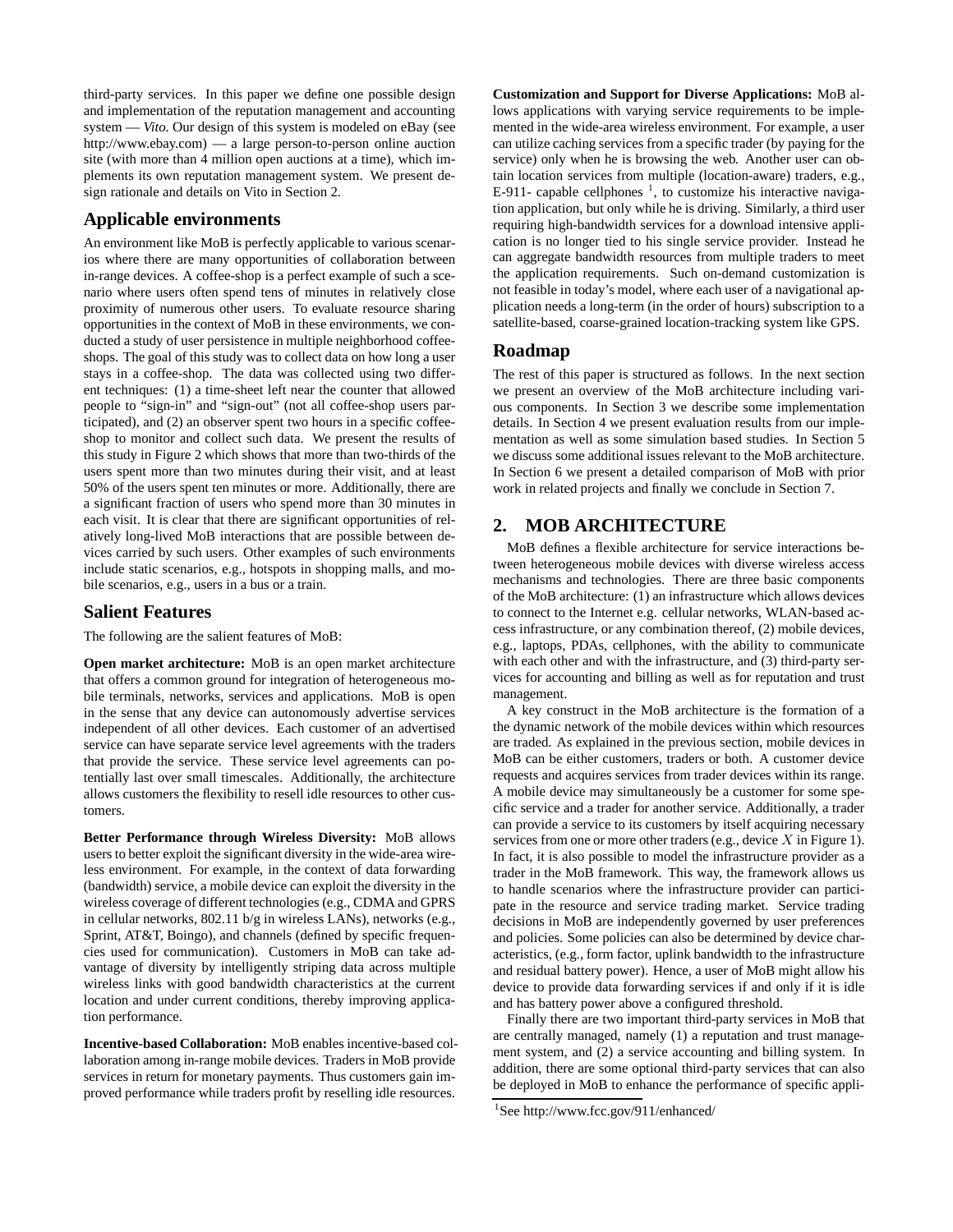

**Figure 3: A sequence of operations for a successful service trade** in MoB.  $K_X^{\pm}$  and  $K_X^-$  denote the public and private key **respectively** of entity X. For a message,  $m$ ,  $[m]_K$  denotes the **concatenation of the message,** m**, with the encryption of message digest** (say **using SHA-1**) **using** the key,  $K$ .  $TS_i$  **indicates a time-stamp. In a typical scenario it is likely that multiple service interactions happen during a day and reputation updates happen when the users connect their device back to the Internet (say at night). Note that the** *Encash token* **operation by** B **is an implicit positive reputation feedback for** B**.**

cations. One such example is a bandwidth aggregation service in which a third-party can deploy a bandwidth aggregation proxy in the wired Internet as shown in Figure 1 In order to receive a high quality media stream from the media streaming server,  $C_2$  has requested (and purchased) bandwidth services from three different traders,  $T_1, T_2$ , and  $T_3$ , each potentially using a different wide-area wireless interface. The media streaming server itself is unaware of multi-path capabilities enabled by resource-sharing. Therefore, a bandwidth aggregation proxy is needed to *intelligently* stripe the media stream across the three trader devices employed by the customer depending on individual wireless path characteristics. As part of our MoB prototype we have implemented and deployed a bandwidth aggregation proxy and have used it for different widearea services. Prior research has shown the benefits of various other proxy and caching services for wired as well as wireless end-hosts. Each such service can potentially be deployed as an independent third-party service in MoB.

**Modes of Operations:** In general, devices in a MoB can interact in multiple different ways — (1) *incentive-based with no trust assumptions,* where a trader provides services to a customer based on financial incentives, and both parties use a central reputation management system (like Vito) to examine past trade histories and derive trust for each other; (2) *incentive-based with trust assumption,* where the customer provides financial incentives for the trade and both parties in a trade directly trust each other (e.g., due to multiple successful interactions in the past the two parties have direct faith in each other without requiring a centralized reputation management entity to induce mutual trust); and 3) *altruistic,* where there is perfect trust between the participants and no financial incentives are required to enable resource and service sharing, e.g., a within a friends' network. Only the first of these three options require a centralized reputation management system; the first and second options require both a reputation management system and a billing and accounting system; while the third option just requires a service location and discovery technique.

#### **Reputation and trust management**

We will next describe the operations for MoB users employing the incentive-based mode of operation with no trust assumptions, in which reputation management and accounting support play a central role. (The sequence of operations in the remaining two modes are subsets of this mode, and hence it easy to infer their operations.)

#### **Design rationale for Vito**

We now explain the reasons for some of the decisions made in the sequence of operations as described above.

In general any reputation and trust management system can be deployed in MoB as a third-party service. In this section we focus on one such possible choice, *Vito.* We have designed and implemented Vito to serve both reputation management and accounting service functionalities for all its users. It is modeled on eBay's reputation and trust management system, that successfully manages more than 4 million person-to-person auctions at any time. Note that eBay offers no warranty for its auctions; it only serves as a listing service while the buyers and sellers assume the risks associated with transactions. There are fraudulent transactions for sure but the overall rate of successful transactions remains quite high for a market as "ripe with the possibility of large-scale fraud and deceit" [17].

eBay attributes its high rate of successful transactions to its reputation system. After a transaction is completed, the buyer and the seller have an opportunity to rate each other. On a successful trade, the buyer and the seller typically provide a positive reputation feedback for each other. Similarly an unsuccessful trade leads to negative feedback. While it is possible for a user to gain false reputation, it would cost a user money to do so (due to appropriate transaction fees). This financial barrier makes such a reputation system more reliable, and buyers trust it more as a result.

**Vito Design:** Like the eBay system, Vito is centralized and is hosted as a third-party service in the wired Internet. Each user registers himself with Vito and obtains a timestamped reputation certificate. The reputation certificate issued by Vito indicates both successful and unsuccessful transactions involving the specified user. During a service trade a customer and trader will typically examine each other's reputation certificate. They may may choose to ignore the other's certificate if the timestamp is very old. The negotiated price for a MoB trade can depend on the reputation of the participating parties.

The actual trades in MoB are conducted independent of Vito (potentially when the participants do not even have access to the Internet). As part of each trade, the customer and the trader exchanges certified reputation feedback scores for each other. At a later time, they independently upload these feedback scores to Vito, who verifies these certificates and periodically distributes updated reputation certificates to the users for future trades. We discuss various performance aspects of Vito in MoB in Section 4.

It is, however, not necessary that all MoB devices use Vito as the reputation and trust management system. In fact there might be multiple reputation management systems that co-exist in the MoB architecture, each implemented as a separate third-party service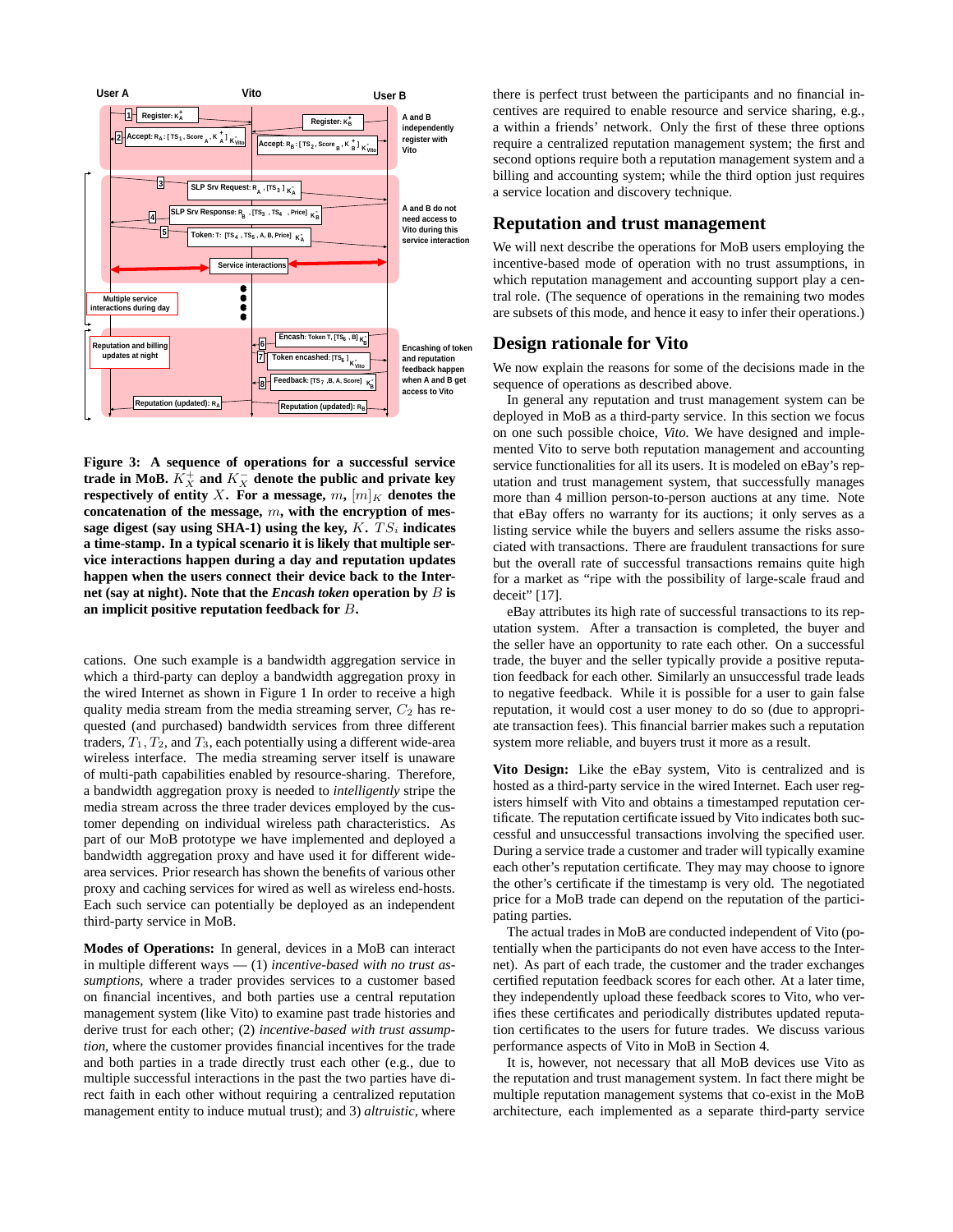with its own user base. Each user, A, can independently decide to register with one or more of these reputation services and perform trades with any other user,  $B$ , who trusts  $A$ 's reputation certificates.

## **Operations in MoB**

In order to participate in the MoB architecture, typically each user, A, has to register with both the reputation and trust management system and the service accounting and billing system, e.g., Vito, using its public key,  $K_A^+$  (message 1 in Figure 3).

Once Vito's reputation management system accepts a user's registration, it issues a reputation certificate,  $R_A$ , appropriately signed by Vito (message 2).  $R_A$  includes a time-stamp, and a separate count of all positive and negative feedback for A (indicated as  $Score_A$ ). At this initial instant, the user has no reputation state at Vito. Equipped with the reputation certificate, A is able to perform subsequent trades with other users.

All services in MoB are discovered and advertised using the Service Location Protocol [12]. To request any service in its wireless vicinity, an *SLP User Agent* in A sends a *Service Request* to the SLP multicast address (239.255.255.253) and port 427 with a TTL of 1. The choice of the TTL stems from our pair-wise requirement for service interactions in MoB. We explain all service interactions in MoB with the following simple scenario.

**A data forwarding service scenario:** Consider the scenario, where A seeks 30 Kbps data forwarding service from any trader in its vicinity. In such a case, A will include this information in the broadcasted *Service Request* message (message 3). A also includes its own reputation certificate in its service request. The *SLP Service Agent* of any in-range device, B, that is willing to provide the desired service can respond back to  $A$ . The response (message 4) includes  $B$ 's reputation certificate, the service description (say, it is willing to provide only 25 Kbps), and a price quote. A can potentially receive multiple such responses. On receiving these responses,  $A$  can choose a subset of devices,  $S$ , as traders, based on user-configured policies, and send a *Service Acceptance Notification* to each such trader,  $B \in S$  (message 5). This notification includes a time-stamped *token* signed by A using its private key that indicates the payment amount for  $B$ . Subsequently  $B$  configures itself as a data forwarder and starts accepting data traffic from A analogous to an Internet router. In this example, B will operate as an Internet NAT device for A as it forwards traffic.

At a later time, B will present this token to Vito, which appropriately charges and credits  $A$  and  $B$  respectively for the payment amount (messages 6 and 7). We also assume that the token serves as a positive feedback for  $B$  from  $A$  for this trade. Therefore as  $B$ encashes the token at Vito, it gains positive feedback points. Vito charges B a transaction fee (some percentage of the trade price) for the positive reputation that  $B$  gains through token encashing.

Once  $B$  receives credit from the accounting and billing system for this trade, it will typically choose to report a positive feedback for  $A$  (message 8). Thus in this proposed system,  $B$  is responsible for reporting both its own positive feedback (in form of the token from A) and an explicit positive or negative feedback for A.  $A$  is not required to report positive feedback for  $B$ . However, if A is dissatisfied with the transaction operation, it will explicitly report a negative feedback for B. Such a negative feedback will automatically cancel the prior positive feedback that  $B$  had gained by encashing A's token and instead add to its negative reputation score.

In this whole process, Vito charges a single transaction fee from the trader  $(B)$ . This charge is made when the seller encashes the customer's token and improves its positive reputation score.

**On data integrity, confidentiality, and their complexity:** In general data integrity and security in a MoB environment is no worse than in any other wireless environment that lacks any security mechanisms. Therefore, a user who wants additional data confidentiality and integrity will have to employ appropriate security mechanisms for its protection.

However, we require appropriate security mechanisms for the reputation certificates and service tokens that are exchanged as part of a trade. We use public key cryptography, e.g., 3DES or RC4, and message digests, e.g., MD5 or SHA-1, to generate digital signatures of reputation information. For example, the reputation certificate of a user includes the reputation information in plaintext followed by an encryption of the message digest of the same information (message digests are regularly employed to speed up the signature generation and verification operations). Such an approach ensures integrity of reputation data, but not confidentiality.

Figure 3 indicates that in each trade, the customer performs two private key encryptions on message digests and one public key verification of a message digest. Similarly, the trader performs two public key verifications on message digests and one private key encryption of a message digest. Prior work by Freeman et.al. [9] from 1999 had studied the time complexity of such operations on multiple low-end platforms. For a modulus length of 512 bits, their results show that the signature generation and verification operations take 40 ms and 2.5 ms respectively on a Pentium II 266 MHz machine running Linux and take 25 ms and 2.3 ms respectively on a MVME-2600 333 MHz board running VxWorks (a real-time OS). Based on these results we believe that these mechanisms to prevent tampering of reputation information can, therefore, be executed even on low-end devices such as cell-phones and PDAs. We comment on various other practical implications of such mechanisms in Section 5.

**Trader uploads its own positive reputation feedback:** A positive reputation feedback for the trader  $(B)$  benefits itself in future trades. Hence we make the beneficiary responsible for performing the reputation feedback upload.

**Trader uploads positive feedback for customer:** The positive feedback for the customer  $(A)$  is contingent upon successful encashing of the token. In Vito, the service token is assumed to be a signed certificate from A which indicates the trade price. On receiving this token, Vito's billing service will verify that A has adequate credit in the system and appropriately informs B. Based on this response from Vito,  $B$  will choose to update either positive or negative feedback for A. Studies have shown that selfinterest, specifically the expectation of a reciprocal positive rating from one's trading partner is the strong motivation behind high levels of voluntary feedback in such a system [8].

**Customer uploads negative feedback for the trader:** This was a natural decision since the trader has no incentive to report its own failure and reduce its positive reputation in the system. Note that in our proposed system, the trader has no recourse if a malicious customer always chooses to provide negative reputation feedback. This is a shortcoming that is present in a successful management system like eBay. The common assumption is that users in the system are selfish, but not malicious — they do not choose to maliciously reduce a trader's positive reputation when they received good service from them.

**Customer pays prior to receiving service:** We had a choice of requiring the customer to send the signed payment either prior to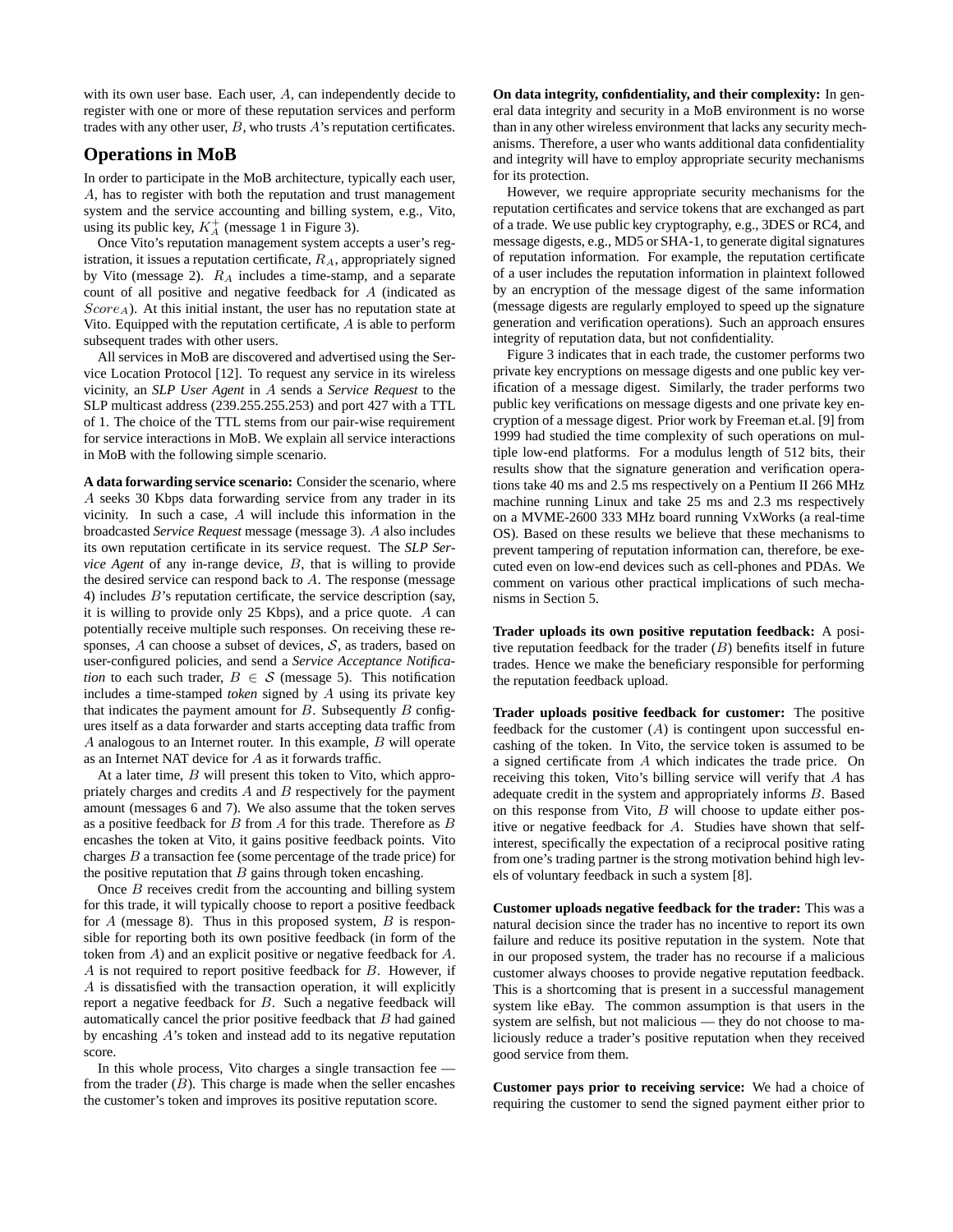or after the service transaction. If the customer makes the payment after the service, there is a danger that a malicious customer can default the payment. In such a scenario, the trader has no proof of the transaction and has no further recourse. However, if the customer pays first, and the trader defaults in providing the service then the trader will be caught defaulting in case it attempts to encash the service token. The customer has the minimal recourse of providing negative reputation feedback in response corresponding to the encashed token.

**Transaction fee charge:** A transaction fee is the incentive for the reputation system. Additionally, having a transaction fee implies that no one can build up reputation for free (and hence misuse the system by constructing multiple colluding identities, performing transactions between these identities, and report positive feedback).

#### **Further design considerations for Vito**

Vito, as described, is based on eBay's reputation management model. We derive the feasibility of Vito based on eBay's success in managing more than 4 million simultaneous auctions, with fairly low rate of misuse. Resnick et.al. [28] explain why such reputation systems work in practice. In general there are three properties needed at minimum to make reputation systems work: (1) entities must be long-lived, so that there is an expectation of future interaction with other such entities, (2) feedback about current interactions is captured and distributed so that such information is visible in the future, and (3) past feedback guides buyer decisions.

However, as various studies have pointed out, reputation systems are not infallible and further work is needed to improve their resilience to malicious behavior. We describe a few such challenges to make reputation systems really robust. They include: (1) *Sybil attacks:* A user with bad reputation re-entering the system with a new identity. A consequence of such behavior might be that newcomers (with little or no reputation state) are always distrusted unless they have "somehow paid their dues, either through an entry fee or by accepting more risks or worse prices while building up a reputation" [28]. Another alternative is to prevent name changes either by requiring the use of real names or by preventing people from acquiring multiple pseudonyms, a technique called once-ina-lifetime pseudonym [10]. (2) *Collusions:* A group of users collaborate and rate each other positively to accumulate positive feedback, artificially inflating their reputations — user collusion. Prior research has tried to address the collusion problem in various reputation systems. For example, it is possible to view Google's Page Rank algorithm as a reputation system in which a set of colluding web-pages try to artificially increase their page rank by carefully choosing their outgoing web-links. In [37] the authors illustrate that the problem of making such "eigenvector" based methods robust to collusions is NP-Hard, and propose some heuristic approaches. Authors in [14] examine a similar problem in the P2P scenario and demonstrate how collusions can be avoided if there exists a set of pre-trusted peers. While both these approaches are promising, we believe that using transaction fees for reputationreporting adds a new mechanism that can be exploited to prevent collusion. We intend to consider all of these approaches in our future work for a theoretically robust reputation system. (3) *Decentralized reputation management:* Our current proposal for reputation management is centralized. Given the periodic nature of interactions between users and the reputation repository, such centralization is likely to be adequate. However, with growing popularity of the system, it is possible that load on a single centralized reputation management system maybe too high and the task of rep-



**Figure 4: Overview of middleware implementation in a MoB device.**

utation management may need to be divided across multiple such repositories. Additionally, in many scenarios, it can be useful to define decentralized reputation management approaches. Some approaches to perform such decentralized reputation management has been proposed in recent literature, mostly in the context of P2P networks that exploit pre-trusted peers [14].

## **3. IMPLEMENTATION**

We have implemented the MoB system over a Linux based platform (we have also ported part of the MoB system in Windows XP using C#). Our implementation of different MoB clients include single as well as multiple wireless interfaces with local (e.g. Bluetooth) and global wireless (e.g. 3G) connectivity. The entire implementation is available as a 'middleware' that is installed in each MoB-enabled device (MoB device, for short). Figure 4 shows the overview of this middleware implementation in each MoB device.

The *connection manager* accepts connections from MoB applications and passes them to the *MoB manager* (which includes the reputation management functionalities and coordinates all activities in the middleware). The MoB manager checks the local *cache manager* for the object being sought by the application. In case of a cache miss, the cache manager invokes a request/response handler leading to a connection setup with a neighboring MoB device. Unique resource locators are assigned to each such request, and are used to map them to corresponding response handlers. The response handler also interacts with the cache manager to update cache state as necessary. On arrival of the response, the data object is then made available to the pending connection.

At the receiving MoB device, a response handler examines the request and takes appropriate action — searching its local cache manager, and if necessary initiates a request to other neighboring MoB devices. If this MoB device has a wide-area access interface, e.g., a 3G-1X/EvDO PC card, depending on the query-type, it may initiate a data retrieval process from the Internet through this interface. Note that the MoB architecture makes these application-level data-retrieval hops completely transparent to the initiating device.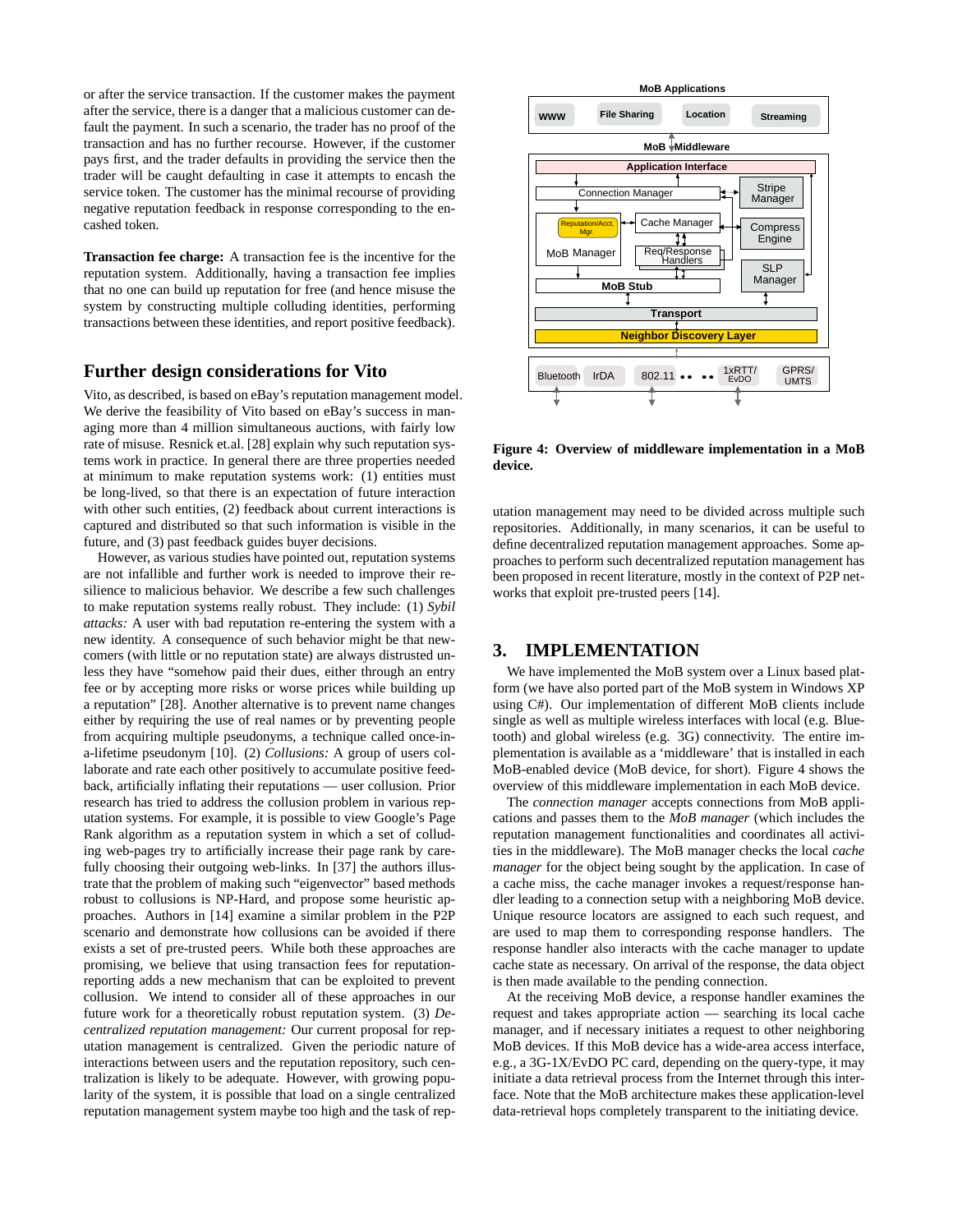

**Figure 5: Floor-plan of building for MoB experiment scenar**ios.  $C$  is customer,  $T_1, T_2$  are traders (positions changed in **different experiments as described in this section). The table indicates the latency and loss characteristics obtained in this environment using a source at** C **and destinations varying from** 1 − 7 **using Bluetooth.**

The stripe manager regulates block-based application-level data striping of large data objects from neighboring MoB devices. Blockbased data retrieval enhances data download performance in environments characterized by high degree of user churn. This module intelligently partitions data objects into multiple small blocks and downloads each of these independent data blocks from in-range MoB devices. To adapt to the variable degrees of user churn, the stripe manager dynamically changes the block size, the number of parallel TCP connections opened, and connection types (e.g. persistent/non-persistent connections) during a download. It also efficiently load balances data traffic across multiple neighboring devices as necessary.

MoB implements a content processing engine, which performs various optional functions including data compression, traffic filtering, etc. Images are downgraded and fixed fidelity data (text) is compressed if needed. The compressing functionality is used to reduce volume of data transferred over wireless links thereby speeding up content distribution in MoB environments. It also offers devices to adapt to low-bandwidth links, e.g., by reducing fidelity of downloaded images. The content filtering functionality lets a MoB device define rules by which it may eliminate (unsolicited and malicious) traffic passing through it.

**Neighbor Discovery Layer:** Two neighboring MoB devices find each other through periodic scanning using link-specific mechanisms as provided by different wireless interfaces. For example, for 802.11 interfaces we set aside one specific channel for neighbor discovery (and service announcements as well). In its quiescent state, each MoB device goes into a promiscuous mode, monitoring all traffic on this channel. MoB service announcements (and responses) are transmitted on this channel with the SSID set to *MoB* and mode set to *ad-hoc.* As part of this initial discovery, the two participating devices also decide to switch to a specific other 802.11 channel for the actual service interaction.

Using a Bluetooth interface, the device initiates a *scan* procedure to detect other MoB devices in-range. This results in an active set of devices that a MoB device can query for services. The MoB device then connects and dials up to its neighbor device using DUN (dial-up networking) service if needed. Using DUN the MoB device establishes an IP connection using (Point-to-Point) PPP connection over a serial RFCOMM channel. (RFCOMM protocol provides emulation of serial ports over Bluetooth's link layer protocol (called L2CAP)).

Applications running on MoB devices use this middleware with a well-defined interface (as shown in the figure) for all interactions with other MoB devices. Each trader device can implement a set of application-layer services using this middleware and advertises them to interested customers.

# **4. EVALUATING MOB APPLICATIONS**

We have implemented a prototype MoB system along with multiple collaborative applications. In this section we report on our experiences (both based on the implementation as well as simulations) with a subset of these applications: (1) file-transfer applications (including data transfer from a specific location and data location and retrieval operation), (2) web browsing, (3) bandwidth aggregation based media streaming, and (4) location determination. Although file-transfer applications and web browsing applications both use TCP-based transfer, the applications primarily differ in the way the transferred data is organized and located across multiple servers.

Note that this evaluation work provides a snapshot of the range of applications we have implemented using MoB.

#### **Experimental Setup**

For each of the applications mentioned above, the experiments were conducted using (marginally) different setups as were necessary. All experiments were conducted indoors. The floor-plan of our experimental environment is shown in Figure 5. Communication between customers and traders used different wireless technologies — Bluetooth, 802.11a, and 802.11b. In some experiments traders had 3G wide-area cellular interfaces. We used two different 3G technologies: (1) 3G EvDO data service with a maximum ideal downlink data-rate of 2.4 Mbps and an uplink data-rate of 153 Kbps, and (2) 3G 1xRTT data service offers a maximum ideal downlink data-rate of 144 Kbps and an uplink data-rate of 64 Kbps.

#### **4.1 File-transfer Applications**

We consider two classes of file-transfer applications — data transfers from a specific location and data location and retrieval operations.

#### *Data transfer from specific Internet location*

We first consider the scenario where a user performs a *ftp*-like transfer of a (large) file between his device and a specific location in the Internet. In this application, the customer finds an in-range bandwidth trader and initiates the file download by requesting a sequence of moderate sized blocks. As each block transfer is about to finish, the customer makes a request for the next block. If a new bandwidth trader is available prior to the entire download process terminating, the customer will simultaneously use of this new trader to download the file data.

We now present a scenario purposefully constructed to illustrate how the MoB implementation adapts to user mobility.

**Scenario** 1 (Figure 6): There is a single customer  $C$ , using a Bluetooth wireless interface, and two mobile traders,  $T_1$  (with a CDMA 1xRTT interface) and  $T_2$  (with a CDMA EvDO interface). At the initial instant, only  $T_1$  is in range of  $C$ . Hence,  $C$  requests a file download through  $T_1$  at time 0. A second trader  $T_2$  moves into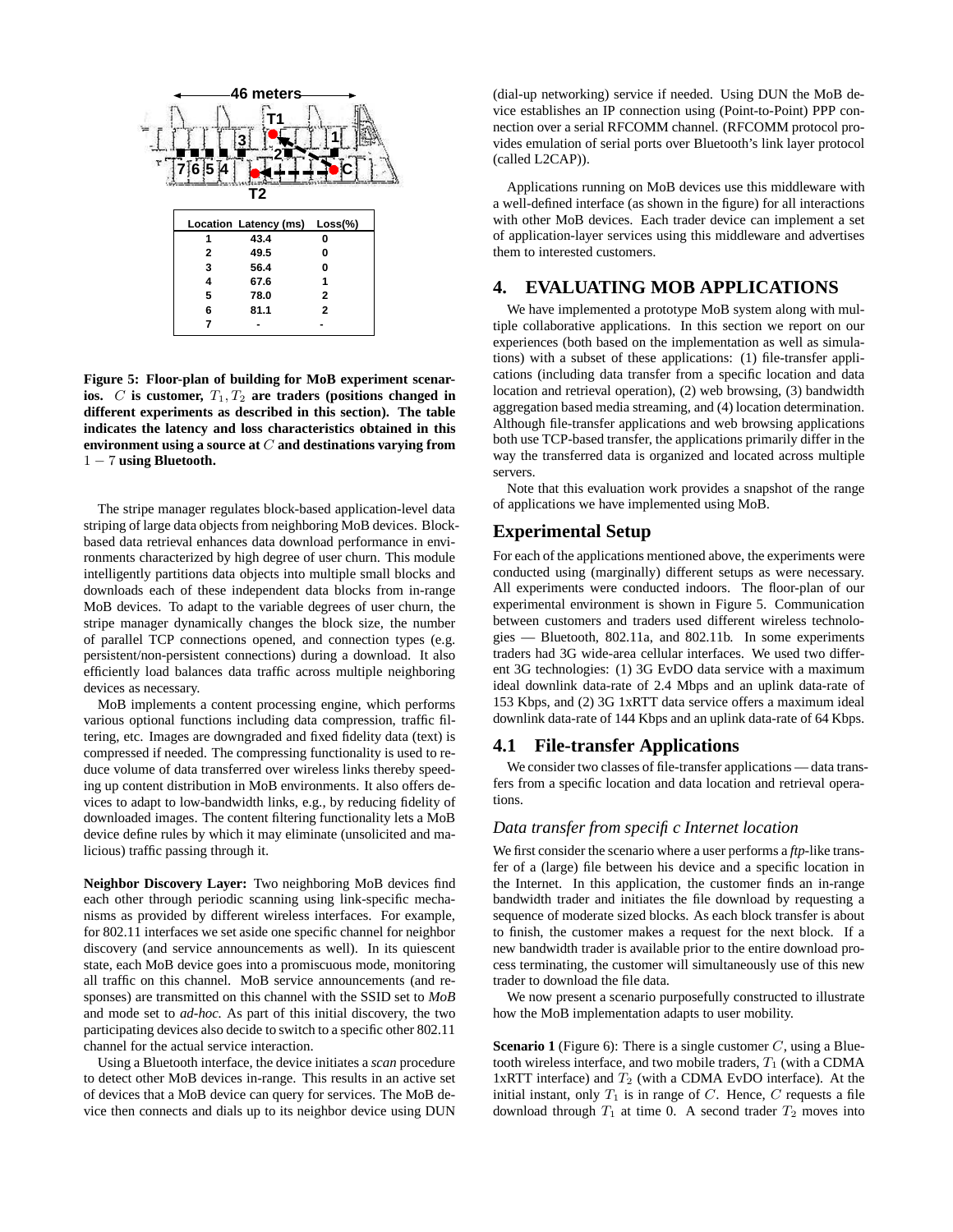

**Figure 6: A file download for a MoB device using two traders with different wide-area interfaces (Scenario 1). The two traders are used simultaneously for the download over the period of time when they both are in-range of the customer.**

range of C such that there is a period of time when both the traders are simultaneously available to the customer for data downloads. As shown in the corresponding time sequence plot (Figure 6) trader  $T_2$  moves in-range of C around  $t_1 = 12$  seconds and is detected by C around  $t_2 = 14$  seconds, while trader  $T_1$  starts to move out-ofrange of C around  $t_3 = 45$  seconds but continues to stay connected until time 70 seconds. Between  $t_2$  and  $t_3$  the C uses both traders to simultaneously stripe individual blocks of the file to achieve a high aggregate throughput of 327.2 Kbps. Once  $T_1$  goes completely outof-range, C continues to download the remaining file using trader  $T_2$  alone. The total transfer in this scenario takes about 79 seconds (i.e., a throughput of 227.8 Kbps).

#### *Data location and retrieval*

We next examine the performance of Gnutella and Kazaa-style peerto-peer data search and retrieval applications. As in the file download from a specific location application, we show the impact of user mobility (churn) on performance through three different scenarios. In this application we study three different levels of user churn: (1) High churn, when each potential trader stay in-range of a customer for 10 to 20 seconds; (2) Medium churn, when each such trader stays in-range of a customer for 40 to 60 seconds; (3) low (or minimal) churn, when each potential trader stays in-range for 60 to 120 seconds; and (4) no churn, where there is no trader mobility and serves as the base case. We show results for the high churn rate case only for Scenario 5 (where high data rates available made it feasible). Note that in typical coffee-shop scenarios, we expect user behavior to follow the low churn rates or no churn (see Figure 2).

**Scenario** 2 (Figure 7): A customer locates a trader device in its vicinity that has the queried data object. On locating such a trader, the customer starts block-based data download of the object. If due to any reason the trader goes out-of-range, the customer attempts to find another trader and resumes the same download. In this scenario we assume that a customer at any given time uses only one trader for a given object retrieval (say, its a user-imposed policy limit on the device). Only when the current trader device moves out-of-range does the customer search for an alternate trader. In this scenario, the interaction between the customer and trader occurs using their Bluetooth interface.

In Figure 7 we show the impact of such user churn on download

performance for a 5 MB (audio MP3) file as the block size parameter is varied. In the no churn case, a block sizes in the range of 10-50 KB is necessary to keep the pipeline of the Bluetooth channel properly utilized (download takes ∼ 212 seconds). Beyond 50 KB block sizes performance does not increase substantially. However, as churn in the system increases, there is an optimal block size for such data download operation. This is because as the block size increases beyond this optimal, the trader often moves out-of-range prior to the successful transfer of the block and the effort spent in the partial download of this block is wasted. We can see this in the low and medium churn scenarios. For example, in the medium churn scenario, the optimal block size is between 20-50 KB and transfer attempts with block size in excess of 200 KB did not finish.

**Why not download the entire file instead of using a sequence of blocks?** The block size limit for file transfers in MoB is important for two different reasons. First, it allows a customer to bound the amount of outstanding data request in MoB transactions. Note that in a MoB transaction, the customer makes a payment prior to the service (due to reasons explained in Section 2). Consider the case where the customer requests the entire data all-at-once. In this case the customer makes the entire payment prior to receiving the data. If for some reason the data transfer is incomplete (say, the trader moved out-of-range) then the liability of the customer is high. Breaking the data request into multiple smaller units therefore helps in bounding this liability. Second, it opens up the possibility of efficient data download for the customer by requesting independent blocks from multiple traders. The availability and number of such traders may not be known in advance, and using smaller block size allows for greater parallel downloads. Additionally, in such scenarios it helps in managing the data range downloads better.

**Scenario 3** (Figure 8): This scenario is the same as Scenario 3 except that each customer is allowed to use at most two traders for the download of an object at any given time. If one of the traders move out-of-range, it may be replaced by an alternate trader. This scenario therefore, depicts impact of parallel downloads in a MoB environment. In this scenario, the customer uses its *single* Bluetooth interface to connect to the two traders (both equipped with corresponding Bluetooth interfaces).

We present the results of this scenario in Figure 8. It is interesting to note that in this scenario, the download performance in the no churn case is marginally worse than in Scenario 3 (which uses only one trader at a given time). Even though we are using two traders in Scenario 3, the customer is sharing its single Bluetooth interface between them and hence there is no effective gain in download performance. In fact the performance goes down slightly (download time is 239 seconds) because of switching overheads between the two parallel transfers using the same interface.

However, as churn in the system increases, the improvement in download performance over Scenario 3 is apparent. This occurs because in Scenario 3 there are multiple periods of disconnections and "dead-time" (when one trader goes out-of-range and another one needs to be phased in). In contrast, with the two trader scenario, there is very little "dead-time" which can only happen if both the current traders move out of range within a short time period and there is no replacement.

**Scenario 4** (Figure 9): This scenario is the same as Scenario 3, i.e., at most two traders for a single download at any time, except that the customer here is using two different interfaces — one Bluetooth (2.4 GHz) and one 802.11a (5 GHz). Note that the data rates of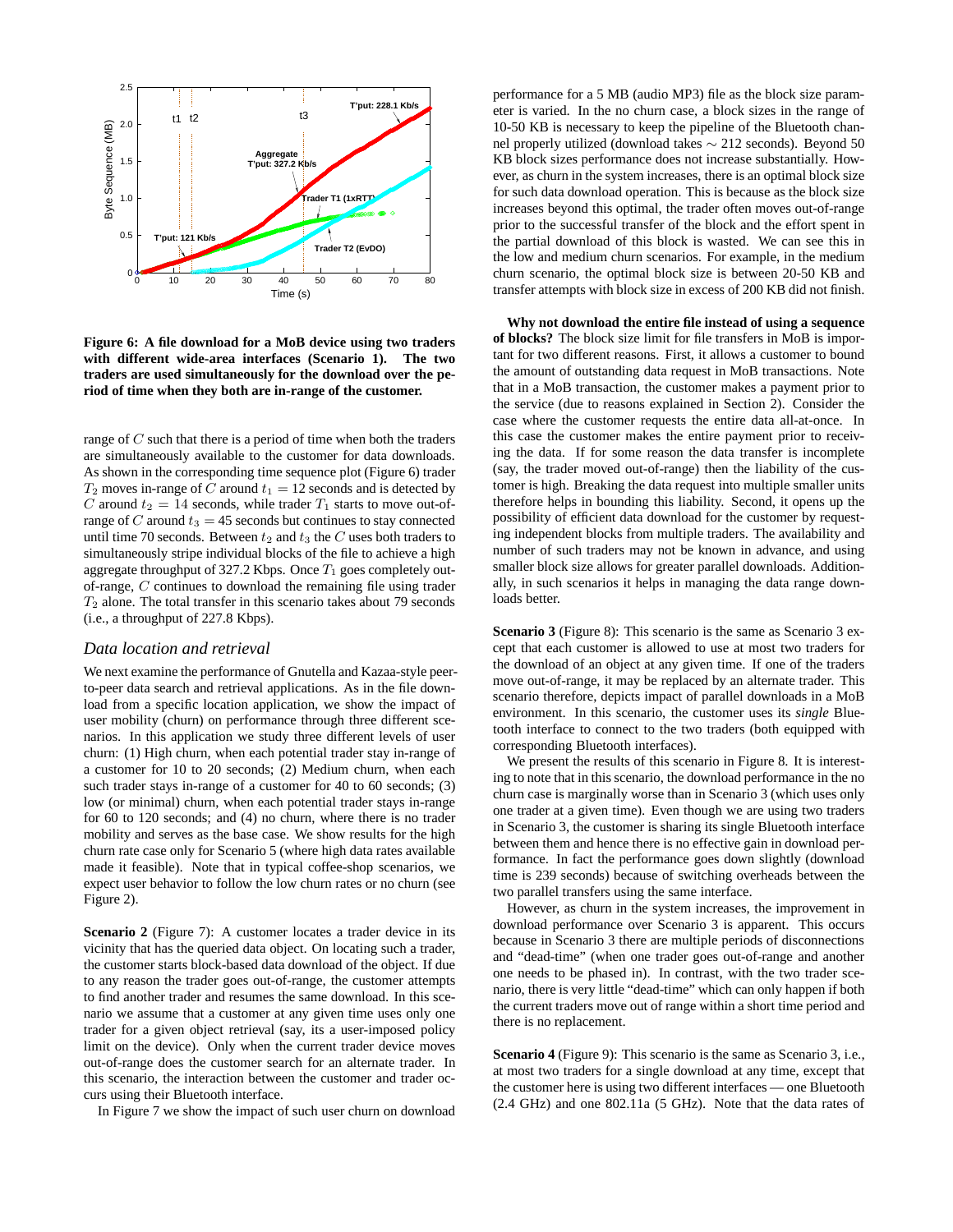

**Figure 7: The impact of user churn and block size variations on peer-to-peer object download (Scenario 2: only one trader allowed per customer). Interaction using single Bluetooth interface.**



**Figure 8: The impact of user churn and block size variations on peer-to-peer object download (Scenario 3: up to two traders allowed per customer). Interaction using single Bluetooth interface.**



**Figure 9: The impact of user churn and block size variations on peer-to-peer object download (Scenario 4: up to two traders allowed per customer). Interaction using Bluetooth and 802.11a.**

802.11a interfaces are much higher than Bluetooth and hence it was feasible to use high churn rates in this case. It is quite clear that using the two interfaces (operating in non-interfering parts of the spectrum) simultaneously leads to significant performance benefits in download times (even in high churn case download latency with 250 KB block size is 169 seconds). Note that these two interfaces operate in different ranges of the wireless spectrum and hence do not interfere with each other.

#### **4.2 Web browsing Applications**

It is possible to implement more efficient web browsing applications in MoB for devices that otherwise have low-bandwidth connectivity to the Internet. The main advantage for the corresponding users in MoB is the ability to use collaborative caching. A set of MoB devices with a cache of web content can respond to the requests made for these objects by customer devices in their physical neighborhood. If substantial amount of web object requests can be served by neighboring MoB devices, it can help significantly lower the response time perceived by the user.

We evaluate the potential benefits of distributed web object caching in a MoB environment. We explain this using the following scenario.

**Scenario 5** (Figure 10): A MoB customer is in range of two MoB traders and can communicate with them using Bluetooth. The two MoB traders have Internet connectivity through a 3G 1xRTT and a 3G EvDO interface respectively. Each of the MoB traders can also serve as a cache for the customer. The customer recruits both these traders to serve as wide-area wireless interfaces and web caches. We consider the two extreme cases  $- (1)$  none of the web objects are cached in either of the two traders (cache miss), and hence the objects need to be downloaded across the wide-area interfaces; (2) all static and cacheable objects of various websites are cached in the two MoB traders (cache hit), and only the dynamic content of websites need to be downloaded across the wide-area wireless interfaces. In the latter case we also consider the impact of high user churn (trader stays connected for between 10 and 20 seconds).

We consider five websites with significant diversity in their content characteristics. They include (a) a news website (washingtonpost.com) with 61 objects and over 250KB data, (2) an e-auction website (ebay.com) with 53 object and over 153 KB data, an open source website (sourceforge.org) with 41 objects and over 122 KB data, a technical news website (slashdot.org) with 26 objects and 128 KB data, and a university website (wisc.edu) with 46 objects for 67 KB data.

The figure shows the complete download time for each of these webpages. For example, for washingtonpost.com, using two traders instead of one leads to an improvement of 33% for cache miss cases. When compared to two trader cache miss case, the cache hit case improves performance by further 45%. In fact, analysis of trace logs in MoB devices indicates that a significant percentage (e.g. about 77% for the wisc.edu website) of the web content was static and cacheable and hence served locally by the MoB trader caches. This means that MoB not only improves user response time during web downloads, but also reduces costs and the traffic on the wide-area interfaces.

## **4.3 Collaborative location determination Application**

Location information can be a key enabler of various mobile applications. Indeed, numerous applications can be well customized to users' needs based on their location context. Navigational services are the prototypical example of location-sensitive applications. Numerous Global Positioning System (GPS) devices are currently available commercial worldwide with positioning accuracy varying between 10 meters to less than 3 meters.

In this section we examine how MoB can help users without such GPS access obtain location information from other in-range users with GPS access.

To simulate the efficacy of trading location information in MoB we constructed a simulation scenario as follows. We considered a specific urban area — 4 km by 3.2 km of mid-town Manhattan, NY, USA, where numerous automobiles ply continuously on the streets. (This zone corresponds to roughly a 50 block width across across mid-town Manhattan.) A vast majority of thoroughfares in this region of Manhattan is organized in a relatively regular grid structure. We varied the average number of vehicles in this zone between 1000 and 5000 for different simulation experiments (while we could not gather exact statistics on vehicular density, we are fairly confident that these numbers are on the lower end of the vehicular density of Manhattan and typical urban areas of the world).

Each vehicle in this simulation traveled along the city thoroughfares using a "Manhattan random waypoint" model (inspired by the random waypoint model [13]). We define this as follows: Each vehicle chooses a destination location uniformly at random and travels towards it at a constant speed along city streets (which were mostly north-south and east-west). The speed of motion was also chosen at random from a range with a minimum and maximum speed. Speed choices were consistently biased towards higher speeds to avoid the mobility problem identified in [35].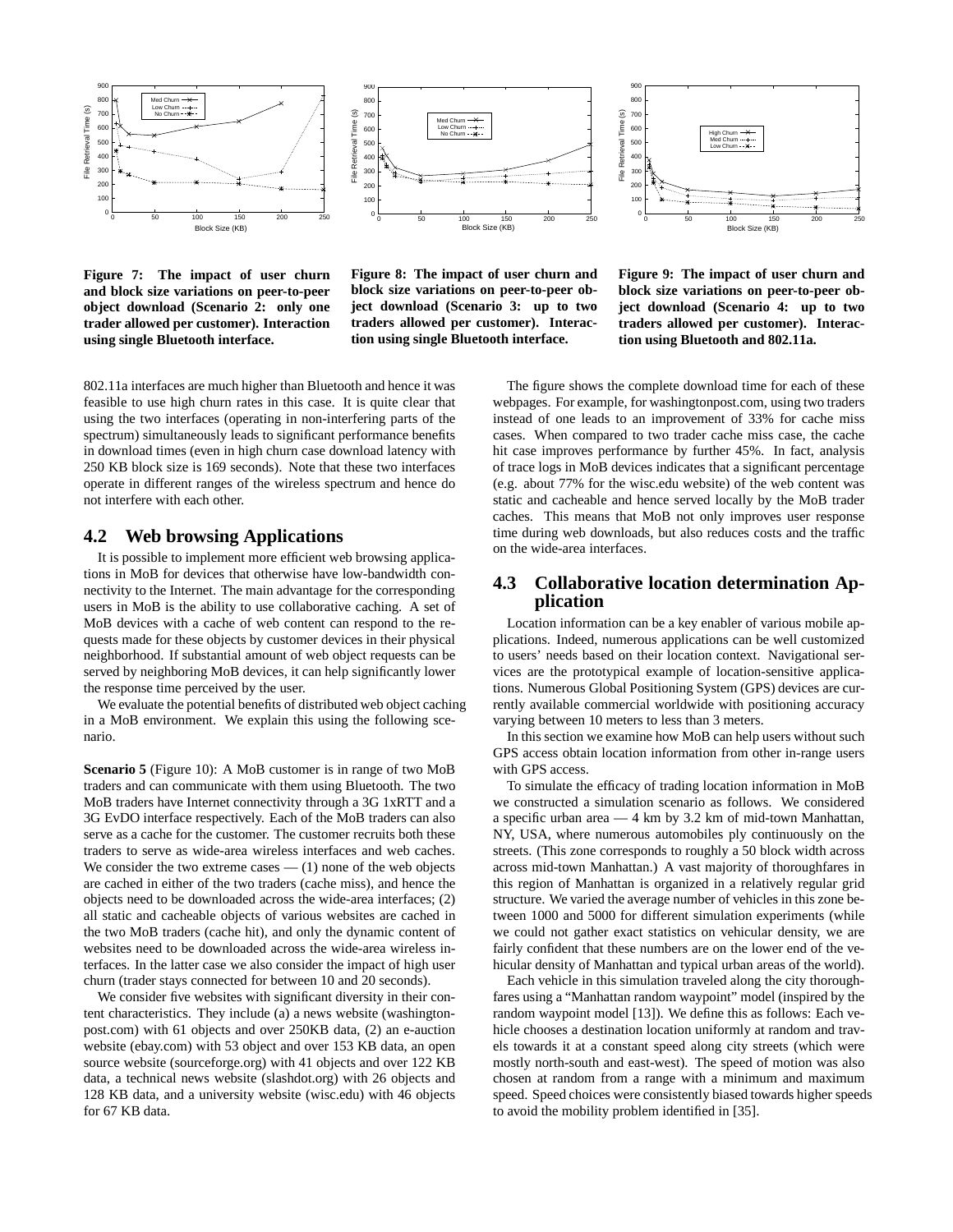

**Figure 10: Web downloads using collaborative caching (Scenario 5).**

We assume that a fraction of the vehicles are equipped with GPS devices. Each such GPS-equipped vehicle is willing to sell its location information to another in-range vehicle, which lacks GPS. In these experiments we assume that two vehicles are in range if and only if they are in communication range of their omni-directional 802.11b radios with a maximum transmission power of 30 mW. This translates to roughly a 80 m communication range in outdoor environments based on our experiments.We assume that each GPSequipped vehicle continuously has perfect knowledge of its own location. In each location information trade, a GPS-unaware vehicle, A, obtains this information from another vehicle, B, that is aware of its own location. If  $B$  is equipped with a GPS device, that  $A$  calculates its own location as the location available from  $B$ . This information, therefore, is inherently error-prone; the error being exactly equal to the distance between  $A$  and  $B$  at the time of the trade. If  $B$  is not equipped with a GPS device, it is still possible that  $B$ 's location information (obtained through a prior trade) is still fairly accurate. In such a case, we assume that A performs the location trade if and only if  $B$ 's location information was last updated in the recent past within a configurable threshold period. In this scenario A calculates its location as the average of its last location update and the new location information being obtained from B. Note that A updates its location only when it encounters another vehicle that is either GPS-equipped or has some fresh information about its own location.

Therefore there are three sources of location error in this simulation environment for a non-GPS vehicle. First, the information obtained from a GPS-equipped vehicle has an inherent error equal to the distance between the two vehicles at the time of the trade. Second, it does not use any intelligent techniques to update its own location between successive acquisitions of this information. Third, location information obtained from other non-GPS vehicles is also inaccurate.

Inspite of these drawbacks we find that the location accuracy of this system of location dissemination is surprisingly good. In Figure 11 we plot the average location error experienced by different non-GPS vehicles as the fraction of GPS-equipped vehicles increase for different vehicle density. Clearly the location accuracy increases with increase in the fraction of GPS-equipped vehicles. Additionally, as we can expect, the location accuracy increases with increasing automobile density. Hence It is interesting to note that even when the fraction of GPS-equipped vehicles is only 5%, the location accuracy of our simplistic location dissemination service in MoB leads to an average accuracy of 72 meters (or less than a street block) for the 5000 automobile scenario.

**Techniques to improve location accuracy:** Our simple location dissemination approach enabled by MoB can achieve an significant



**Figure 11: Location error (in m) for the Manhattan scenario Three different automobile densities are considered within the same 4 km by 3.2 km region.**

accuracy (72 meters) for a fairly conservative density of 5000 automobiles in a 12.8 square kilometers area of the city. Clearly the performance of the system is expected to be even better for more realistic automobile densities. Additionally, it is possible to employ multiple other techniques to further improve the quality of location information. For example, it is possible to effectively exploit information like the speed of a vehicle's motion and its possible direction to continually update the location information. Additionally, there are typically a large number of wireless Access Points distributed in the city, e.g., coffee-shops, public hotspots, that can also serve as location "anchors" and enhance the location information available at non-GPS vehicles. It is possible to design more intelligent algorithms based on these anchors, e.g., triangulationbased approaches (Radar [2], Horus [36]) to significantly enhance the quality of location for non-GPS nodes.

# **4.4 An evaluation of Vito**

The reputation and trust management system plays a central role for all users requiring itssupport to induce trust. While it is possible to use different reputation systems in the MoB architecture, in this section we focus on Vito and examine how it can be used in MoB. Our evaluation is done with detailed simulations involving a pool of that are constantly looking for services and are themselves capable of providing services. Not every service is available at every user's device. Users perform transactions amongst each other using the sequence of operations described in Section 2. As described in that section, positive and negative scores on various trades are uploaded to Vito when the corresponding users gain Internet access. At such a time, Vito recalculates and issues a new reputation certificate for the user.

We consider three different Internet access models as follows: (1) *Continuous connectivity (and uploads and downloads of certificates):* models the scenario where a wide area Internet connection is available continuously. Therefore, the service token for each user can be validated by Vito immediately after the payment is made to the trader. Similarly, the reputation score for each user can also be immediately updated by Vito. (2) *Uniformly at random:* In many scenarios, users may not have continuous connectivity. As a first approximation, we model users connecting to the Internet uniformly at random at different times, say 5 different hours in a 24-hour period. (3) *End-of-day connectivity:* A more realistic model of Internet connectivity maybe that a majority of users have guaranteed Internet access only at the end of the day. We use a 80-20 model where each user has a 80% chance of connecting to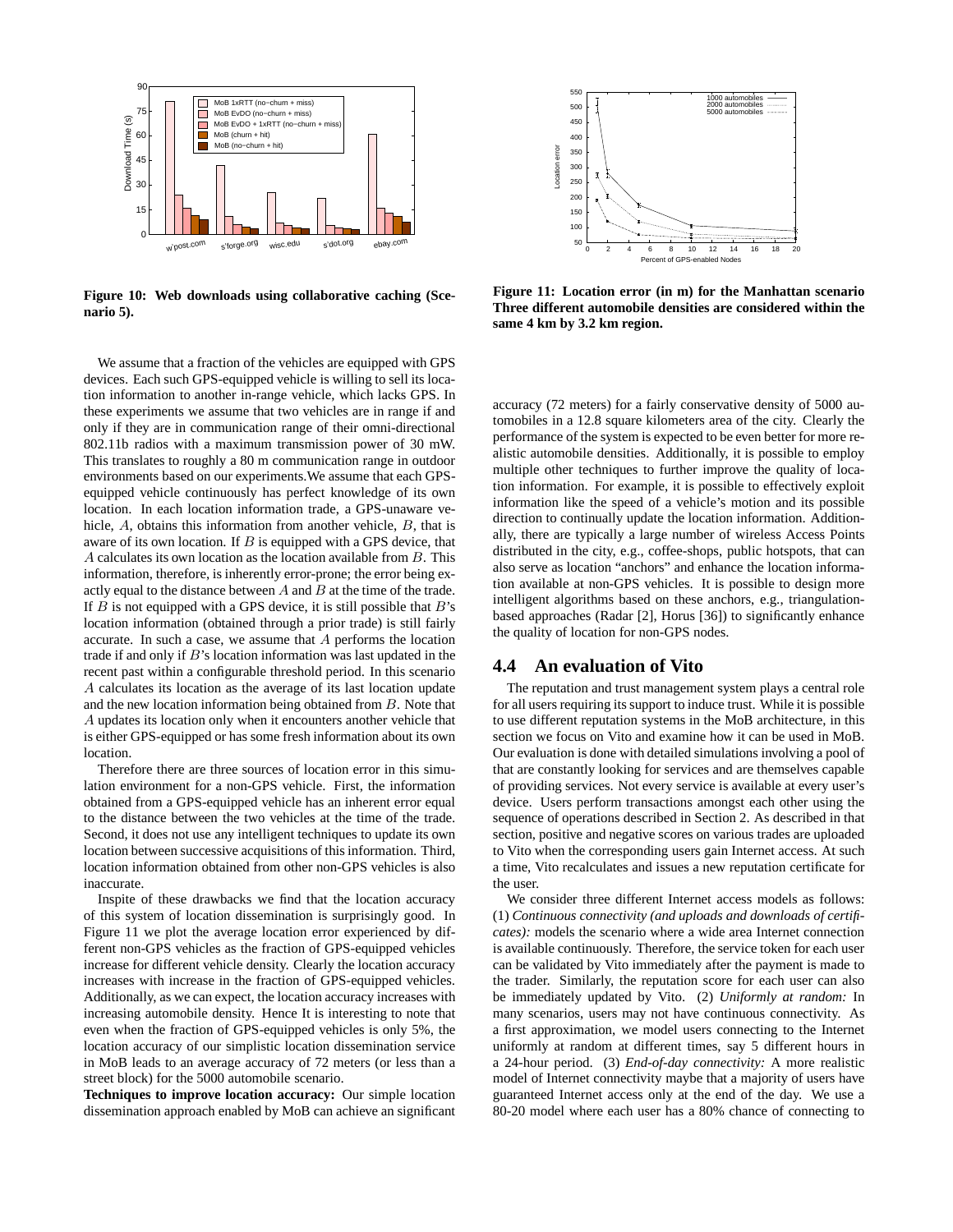



Malicious Internet access model<br>percentageContinuous Unif-at-Rand. I Continuous Unif-at-Rand. End-of-day 1 22.6 42.2 51.8 5 24.0 38.4 43.7 10 25.4 40.3 48.5 20 24.5 39.4 47.0 40 23.0 42.2 48.5

**Figure 14: Number of hours at which currency left at malicious users decreases below a 'low' threshold.**

**Figure 12: A time evolution of services Figure 13: A time evolution of currency obtained by good and bad users in MoB left at good and bad users in MoB based based on Vito's design policies.**

**on Vito's design policies.**

the Internet in the last 20% of the day (roughly between 7pm and midnight). Each user requests up to 50 services within a 24 hour period.

Each user typically has multiple other in-range users who responds to a service query. In this evaluation we assume that the user chooses only one of these respondents for its service. This raises the issue of user selection policies — given that there are multiple potential traders in-range, who should a customer pick to obtain services from. We consider five different selection policies in our evaluation as follows:

- *Reputation:* Choose the user with the best reputation, irrespective of advertised price of the service. Such a choice is biased in favor of transaction reliability instead of its price.
- *Price:* Choose the user who is offering the lowest price regardless of his reputation.
- *Price with reputation threshold:* Choose the user with the least price as long as the reputation of the user is greater than a customer-configured threshold. Such a choice implies that the customer prefers a user who offers a low price but is not willing to compromise too much on reputation.
- *Ratio of reputation to price:* Choose the user with the highest value of this ratio. Such a choice integrates most of the the positive aspects from the previous policies since it implies that the user is willing to pay a higher price to a highreputation trader and a lower price to a lower-reputation trader.

Since each customer is free to practice any of these selection policies, each trader in these simulation experiments need to be smart enough to make himself attractive to the choices of customers. Therefore we introduce two parameters, a price reduction factor,  $\gamma$ , and a price increment factor,  $\lambda$ . When a trader advertises his service in response to a service request and does not get chosen, he lowers the price, p, by the factor  $\gamma p$  for the next service offering. Similarly, once a user's service gets chosen by a customer he increases the price by the factor  $\lambda$  in the next service offering.

In general, individual traders can choose these parameters on how they perceive their own reputation vis a vis their offered price. In fact, since MoB does not dictate price choices such for any one, in a real deployment each trader can be more aggressive or conservative in their price alterations as they choose to be. In our simulations, however, we use the values  $\lambda = \gamma = 0.01$ .

#### **Results**

In our simulations, we have experimented with different choices of user policies, Internet access models, sizes of user population, and

fraction of malicious users. Due to space constraints we highlight some of the interesting aspects of these results performed with 500 users. In the simulations we choose a fraction of users (traders) to be *malicious*. A malicious trader is one that receives payment for a service from a customer but does not provide the corresponding service. Such behavior will lead to accumulation of negative feedback for the malicious trader.

We initialize all users with a starting currency amount of 100 units. Users use this currency to perform transactions with other users. As a consequence of each transaction, the trader gains currency from the customer. The total amount of the currency in the system is conserved. Each service was initially priced uniformly at random between 1 and 5 currency units and were adjusted by the traders based on their trading history using the  $\gamma$  and  $\lambda$  parameters.

**Selection policies:** In the first set of experiments we consider different user selection policies keeping the fraction of malicious users fixed at 10%, while using the end-of-day Internet access model.

Since MoB is an open-architecture system, customers are free to choose traders based on their own selection policies. We first compare the performance of the set of selection policies in a set of experiments where 10% of the users are malicious (Table 1). Each column in the table corresponds to a scenario where all users chose a trader using the corresponding selection policy. The table shows the total number of services obtained and the total currency left at the good and malicious users at the end of a 20-day period (on each day a user attempted up to 50 transactions). The maximum number of transactions by a user can be 1000.

All schemes that used reputation as a determining factor resulted in exhaustion of currency at the malicious users, e.g., in the Reputation scheme the currency left at a malicious user was 0.01. As the reputation of malicious users decreased, customers stopped using them for transactions. Hence malicious users continued to lose their currency in acquiring services (all users have to pay first to obtain services) and were not used as traders and hence, never gained additional currency. Because of this reason, the total number of successful services gained by malicious users were also limited. The Price policy was the clear exception among all the policies. Since this policy did not distinguish between good and malicious users, the latter were never penalized for their behavior. Finally it is easy to observe that the Ratio of reputation to price policy led to the best overall performance in our simulated scenarios. Therefore in the subsequent experiments we use this trader selection policy only.

**Good users and Malicious users:** To study the efficacy of reputation management in Vito using the Ratio of reputation to price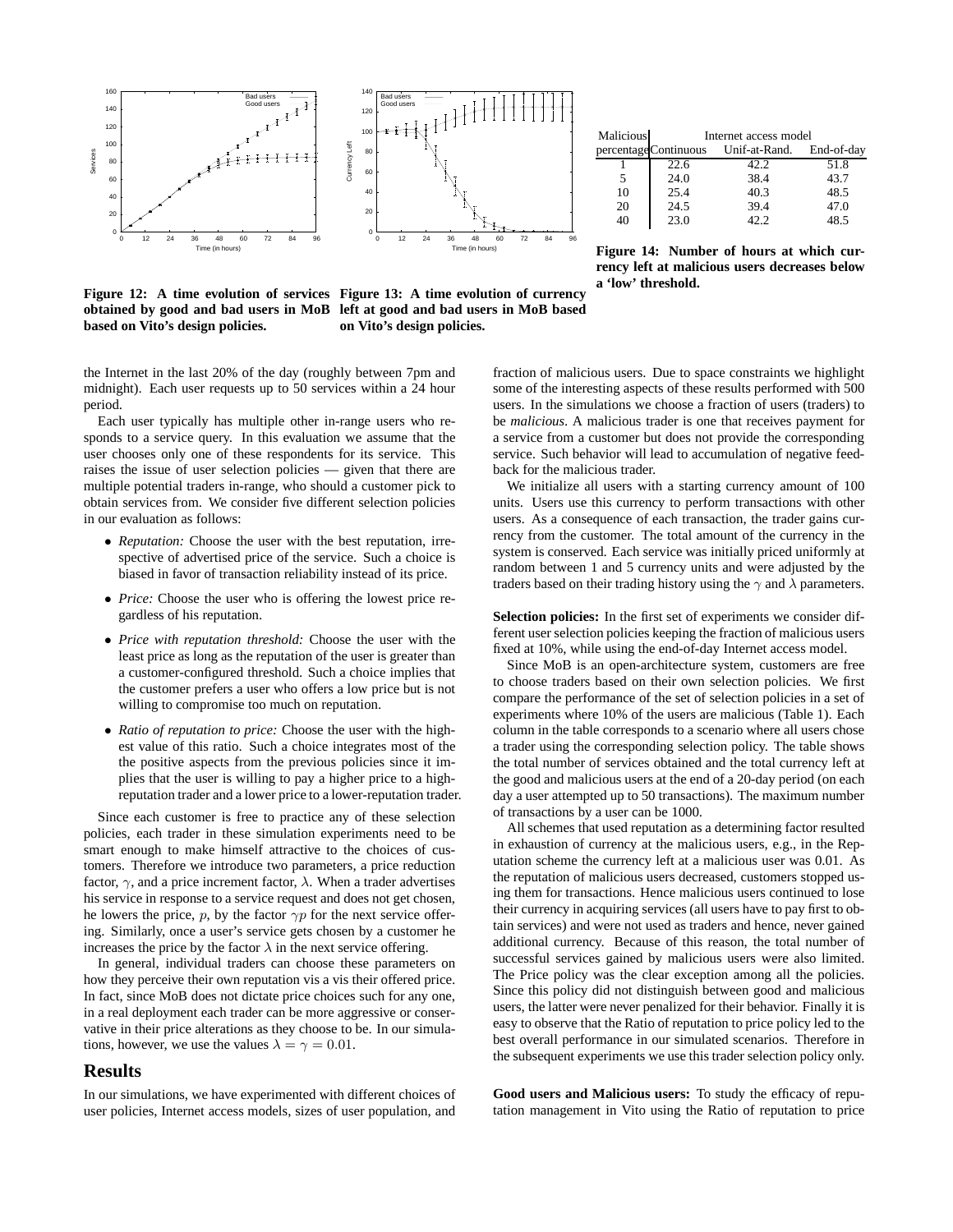| User policy          | Reputation | Price | Price with reputation threshold<br>threshold $= 10$<br>threshold $= 20$ |       | Reputation/price |
|----------------------|------------|-------|-------------------------------------------------------------------------|-------|------------------|
| Services obtained by |            |       |                                                                         |       |                  |
| Good users           | 527.66     | 787.7 | 362.0                                                                   | 323.3 | 858.9            |
| Malicious users      | 72.9       | 789.0 | 151.6                                                                   | 111.7 | 81.7             |
| Currency left at     |            |       |                                                                         |       |                  |
| Good users           | 124.7      | 97.9  | 124.7                                                                   | 124.7 | 124.4            |
| Malicious users      | $\sim 0.0$ | 106.6 | 0.7                                                                     | 0.6   | 0.7              |

| Services received by |                 |  |  |  |  |
|----------------------|-----------------|--|--|--|--|
| Good users           | Malicious users |  |  |  |  |
| 868.2 (8.0)          | 99.2 (28.7)     |  |  |  |  |
| 870.0(8.1)           | 89.4 (7.0)      |  |  |  |  |
| 869.0 (8.4)          | 94.1 (7.0)      |  |  |  |  |
| 858.9 (9.3)          | 81.7(4.5)       |  |  |  |  |
| 803.7 (12.0)         | 86.5 (1.8)      |  |  |  |  |
|                      |                 |  |  |  |  |

**Table 1: Impact of different user policies in choosing MoB traders for services.**

**Table 2: Impact of varying fraction of malicious users (number in parenthesis is the standard deviation).**

policy, we take a closer look at the time evolution of services acquired and currency left over time for good and malicious users. We can see that within about 48 hours, the malicious users deplete their currency significantly enough (Figure 13) that they are not able to acquire many further services (Figure 12). In contrast, the total currency at good users stay fairly steady (Figure 13) , and they are able to consistently acquire more services as time progresses (Figure 12).

**Effects of varying malicious users:** In Table 2 we present the effect of varying the fraction of malicious users in the system. The table shows the total number of services acquired by each user at the end of a 20 day period as the fraction of malicious users increased from 1% to 40%. As expected, the performance of good and malicious users is not sensitive to the fraction of malicious users. In all cases, the reputation of all the malicious users decrease and are equally avoided by any user in conducting transactions.

**Internet connection models:** Finally we examine the impact of different Internet access models. In all the previous experiments we assumed the end-of-day model and in this experiment we consider the three different models discussed in the previous section. Like in most of the prior experiments we consider a set of 500 users (of which 20% are malicious) each using the ratio of reputation to price selection policy. In Figure 14 we present the time when the currency left at malicious users fall below the 20 unit mark, and never recover. We chose the 20 unit mark, because that was approximately when the plots in Figures 12 and 13 stabilized with no further significant change in performance for good and malicious users. As expected, the continuous connectivity model converges the fastest followed by uniformly-at-random with end-of-day connectivity model taking the most time (51.8 hours for 1% malicious users).

**Summary:** Among the various user policies explored in this section, we have demonstrated that the Ratio of reputation to price selection policy defines a good way for a customer to choose a trader. This policy is relatively insensitive to the number of malicious users in the system and quickly enables customers to distinguish between good and malicious traders.

However, our evaluation of Vito is by no means exhaustive. Vito only provides a reputation management system and it is the users who decide how they view various reputation scores of various other users. Therefore it is quite possible that some users define adaptive learning techniques that predict the chances of non-malicious behavior in a given transaction, given their prior reputation score.

Additionally, it is possible many users of MoB completely sidetrack the reputation management of Vito and only interact with other users they directly trust, e.g., their friends alone. It is also possible that some users rely on a de-centralized "web of trust model,"

e.g., as used by PGP (see http://www.pgpi.org), to make similar choices of interactions. We will examine some of these approaches in our future work.

# **5. DISCUSSION**

We believe that our proposed MoB architecture is an important *first step* towards enabling fine-grained competition, diversity, and flexible service composition in wide-area wireless environments. While our work addresses a number of important issues required to realize this architecture, we believe that further theoretical studies and evaluation by deployment needs to be performed in various large-scale scenarios. We discuss some potential challenges that arise in the context of security and legal aspects next.

**Security:** A continuous concern in any open, collaborative environment is that of security of services. As discussed in Section 2, the proposed MoB architecture provides integrity of reputation certificates that would allow MoB clients to interact in appropriate transactions. However, MoB does not explicitly address data security and integrity issues. We believe that such security issues need to be addressed end-to-end. For example, a MoB customer who is downloading sensitive data from a host in the wired Internet through one or more bandwidth traders should use Secure Sockets Layer (SSL) between the two ends for all data security and integrity needs.

In some other application scenarios, providing data security may not be as straightforward and would require application support. For example, in the distributed location determination application a customer purchases location information from a sequence of traders on its path. A few of these traders can be malicious and provide incorrect location information to the unsuspecting client. Clearly, the location information from such malicious users will be inconsistent with the information from the rest of the traders. The customer's application can detect such mismatch and in turn lead to a negative reputation feedback for the malicious traders.

Finally the amount of security functionality implemented by individual clients reflect their prior experience in the system and the extent of their faith in behavior of others. This is precisely what the reputation system aims to address — manage the history of each user's interactions with other users. A very liberal user may choose to accept data from any neighboring trader, a more discerning user will pick a trader with with "reasonable"' reputation, while a very conservative neighbor can choose to obtain such services from traders they directly trust.

**Legal aspects:** Many services traded in MoB occur in a peer-topeer fashion involving only two entities, e.g., the collaborative location determination service. However, there are many other applications in which a client,  $C$ , acts as a reseller — it may buy service from  $X$  and sell it to  $Y$ , in effect acting as a service conduit.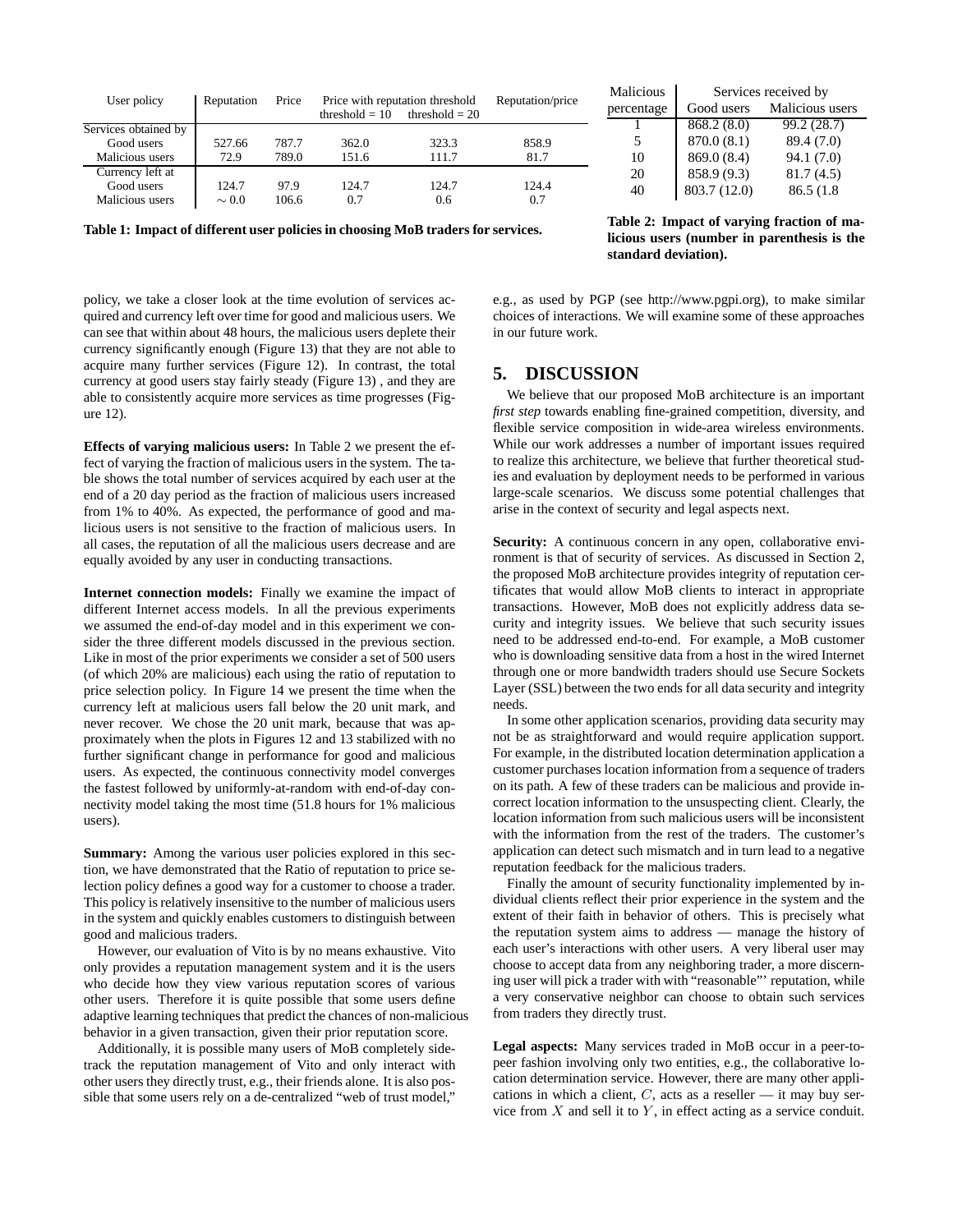| <b>Schemes</b>                            | Network layer | Application-layer services |                |                                                                    | Extra infrastructure                  | Software         | Service                         | Incentives |
|-------------------------------------------|---------------|----------------------------|----------------|--------------------------------------------------------------------|---------------------------------------|------------------|---------------------------------|------------|
|                                           | forwarding    | Data/object<br>retrieval   | Web<br>caching | Other<br>apps.                                                     | support needed                        | only<br>solution | verifi cation                   | based      |
| MCN [22] and<br>Aggelou et.al. [1]        |               | $\times$                   | $\times$       |                                                                    | Base station support                  |                  | $\infty$                        | $\times$   |
| 7DS [26]                                  | $\times$      |                            |                | $\overline{\phantom{a}}$                                           |                                       |                  | $\infty$                        | $\times$   |
| <b>CAPS</b> [19]                          | $\times$      |                            |                |                                                                    | optional cellular<br>network support  |                  | $\infty$                        | $\times$   |
| <b>UCAN</b> [23]                          |               | $\times$                   | $\times$       |                                                                    | Base station support                  |                  | $Crypto + Base$<br>stn. support |            |
| ORION [16]                                | $\times$      |                            | X              | $\overline{\phantom{a}}$                                           |                                       |                  | $\infty$                        | $\times$   |
| iCAR [33] and<br>Bejerano [3]             |               | $\times$                   | $\times$       |                                                                    | $Relay + cellular$<br>network support |                  | $\infty$                        |            |
| Sprite [38]                               |               | $\times$                   | $\times$       | ۰                                                                  | N/A                                   |                  | Cryptographic<br>(on data path) |            |
| Watchdog [24] and<br><b>CONFIDANT</b> [4] |               | $\times$                   | $\times$       | $\overline{\phantom{a}}$                                           | N/A                                   |                  | Reputation                      | $\times$   |
| Nuggets $[5, 6]$                          |               | $\times$                   | $\times$       | ٠                                                                  | N/A                                   | $\times$         | Cryptographic<br>(on data path) |            |
| Ben Salem et.al. [30]                     |               | $\times$                   | $\times$       |                                                                    | Base station support                  |                  | Cryptographic<br>(on data path) |            |
| MoB                                       | √             |                            | √              | b/w aggregation<br>cooperative location<br>traffic filtering, etc. | Vito                                  | $\checkmark$     | Reputation                      |            |

**Table 3: Comparison of MoB architecture with prior work.** ∞ **represents not defined.**

In some cases there may be legal issues that prevent such re-sale of services. For example, many wireless ISPs, cellular data networks, and other infrastructure providers today may require their customers to never re-sell bandwidth services to other parties, primarily because the infrastructure providers have no incentive to carry such third-party traffic when they are not making any revenue. Therefore it may be necessary to provide incentive-sharing techniques between participants in MoB.

In our above example, consider that  $C$  is a cell-phone device connected to X, which is a 3G cellular data network provider. C acts as a relay to provide bandwidth services to a laptop, Y . Then  $X$  may require a share in the profit that  $C$  makes from  $Y$ . In such scenarios the terms and agreements between  $C$  and  $X$  should need to be appropriately updated. How such agreements are formed and are in the realm of user agreement and policies and hence we leave them outside the scope of this paper.

#### **6. RELATED WORK**

A number of interesting prior projects have examined various forms of collaborations between mobile devices, in the context of infrastructure-based wireless networks as well as mobile ad-hoc networks. The key difference of MoB from all such prior work is that we propose an architecture to implement a wide-range of application-layer services that are facilitated by a third-party Internet service for managing peer-to-peer incentives. In this section we summarize some of the prior work and illustrate the differences from MoB (see Table 3).

In 7DS [26], Papadopouli et.al. present a peer-to-peer data sharing system for exchange of information among peers that are not necessarily connected to the Internet. It is an application layer protocol and thus can be deployed without any changes to the underlying architecture. Unlike MoB, 7DS assumes cooperation between mobile peers. ORION [16] is another such peer-to-peer file sharing system that combines application-layer query processing with the network layer process of route discovery to reduce control

overhead. MAR [29] and Handheld Routers [32] define a wireless router that exploits available diversity in wireless environments and provides bandwidth aggregation functionalities.

Lee et.al. propose a 'virtual cache' for enabling data sharing among mobile hosts in CAPS [19]. CAPS require a subset of nodes to keep track of location of objects. The main emphasis of CAPS is on throughput enhancement in cellular networks whereas MoB focusses on an application-layer service infrastructure where cooperation is facilitated through incentives. A number of proposals have defined enhancements to cellular networks that improve throughput performance by enabling multi-hop ad-hoc networkstyle data forwarding. They include UCAN [23], MCN [22] and work by Aggelou et.al. [1]. Similarly work by Bejerano [3] and Wu et.al. (iCAR) [33] have proposed deployment and traffic forwarding through relays to mitigate some of the congestion problems in various cellular network scenarios. Incentive-based multihop data forwarding in uncooperative environments have been examined in work by Buttyan and Hubaux [5, 6], B. Salem et.al. [30], J. Crowcroft et.al. [7] and in Sprite [38], while reputation management based mitigation of routing misbehavior has been examined by Marti et.al. [24], CONFIDANT protocol [4] and in peer-to-peer networks [20]. All of these approaches focus primarily at network layer data forwarding mechanisms for improved performance.

Traffic/service pricing has also received significant attention in recent literature. Some examples of network pricing approaches can be found in work by La and Anantharam [18], Gibbens and Kelly [11], Key and McAuley [15], Semret et.al. [31], and Yaiche et.al. [34]. A relatively recent work by Lin et.al. [21] presents a game-theoretic framework for integrated admission and rate control of users involving multiple competitive cellular providers. In MoB we sidestep the service pricing question since in this open market environment such choices will be made independently by user and infrastructure providers. In fact, all prior work in this context can be very well leveraged to define appropriate price management in these environments.